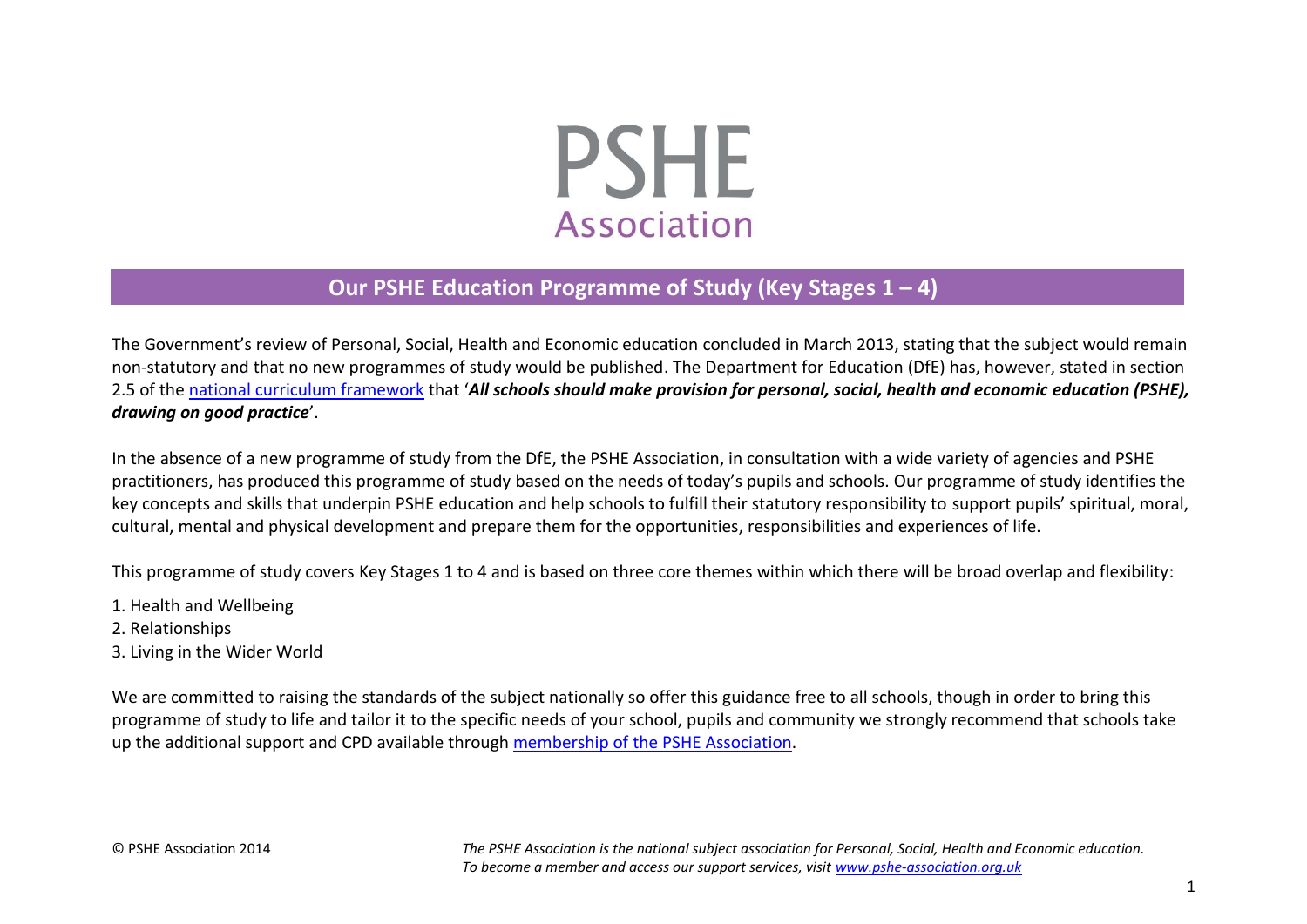#### **Purpose of study**

PSHE education is a planned, developmental programme of learning through which children and young people acquire the knowledge, understanding and skills they need to manage their lives now and in the future.

As part of a whole-school approach, PSHE education develops the qualities and attributes pupils need to thrive as individuals, family members and members of society.

PSHE education can help schools to reduce or remove many of the barriers to learning experienced by pupils, significantly improving their capacity to learn and achieve. The PSHE education programme makes a significant contribution to pupils' spiritual, moral, social and cultural (SMSC) development, their behaviour and safety and the school's statutory responsibility to promote pupils' wellbeing.

PSHE education equips pupils with the knowledge, understanding, skills and strategies required to live healthy, safe, productive, capable, responsible and balanced lives. It encourages them to be enterprising and supports them in making effective transitions, positive learning and career choices and in achieving economic wellbeing. A critical component of PSHE education is providing opportunities for children and young people to reflect on and clarify their own values and attitudes and explore the complex and sometimes conflicting range of values and attitudes they encounter now and in the future.

PSHE education contributes to personal development by helping pupils to build their confidence, resilience and self-esteem, and to identify and manage risk, make informed choices and understand what influences their decisions. It enables them to recognise, accept and shape their identities, to understand and accommodate difference and change, to manage emotions and to communicate constructively in a variety of settings. Developing an understanding of themselves, empathy and the ability to work with others will help pupils to form and maintain good relationships, develop the essential skills for future employability and better enjoy and manage their lives.

#### **Aims**

The overarching aim for PSHE education is to provide pupils with:

- accurate and relevant knowledge
- opportunities to turn that knowledge into personal understanding
- opportunities to explore, clarify and if necessary challenge, their own and others' values, attitudes, beliefs, rights and responsibilities
- the skills and strategies they need in order to live healthy, safe, fulfilling, responsible and balanced lives.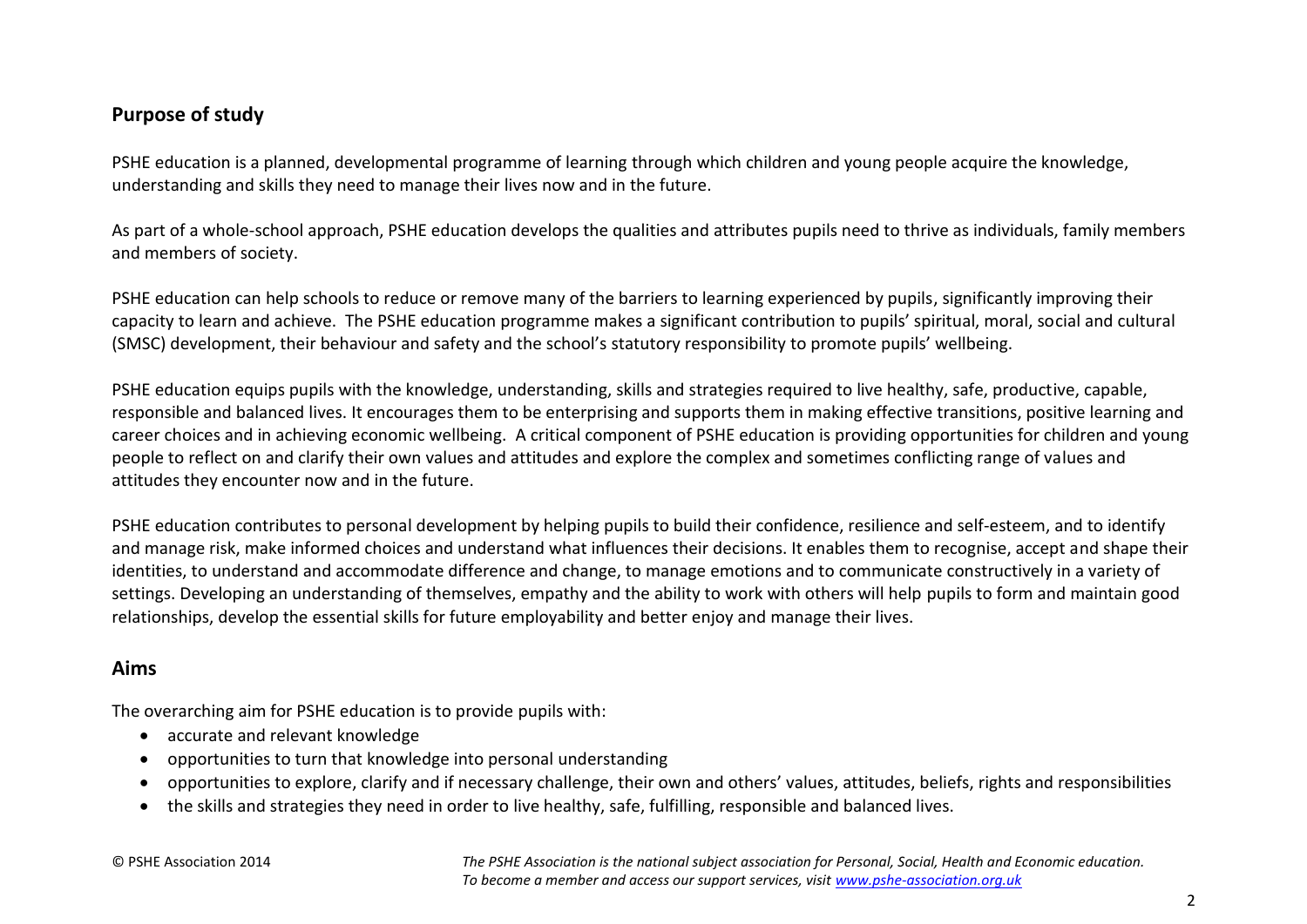#### **Attainment targets**

There are no attainment targets for PSHE education. Schools should continue to make use of the existing Department for Education end of Key Stage statements to inform the assessment process. These are available via the following hyperlinks:

- [End of Key Stages 1 and 2](http://www.education.gov.uk/schools/teachingandlearning/curriculum/primary/b00199209/pshe/statements)
- End of Key Stage 3 [Economic Wellbeing](http://www.education.gov.uk/schools/teachingandlearning/curriculum/secondary/b00198880/pshee/ks3/economic/statements) and [Personal Wellbeing](http://www.education.gov.uk/schools/teachingandlearning/curriculum/secondary/b00198880/pshee/ks3/personal/statements)
- End of Key Stage 4 [Economic Wellbeing](http://www.education.gov.uk/schools/teachingandlearning/curriculum/secondary/b00198880/pshee/ks4/economic/statements) and [Personal Wellbeing](http://www.education.gov.uk/schools/teachingandlearning/curriculum/secondary/b00198880/pshee/ks4/personal/statements)

Opportunities for both Assessment for Learning and Assessment of Learning should be built into provision. Baseline assessment, in order to understand pupils' prior learning, is essential to ensure new learning is relevant and progress can be assessed. Assessment should encompass teacher, peer and self-assessment. Progress in PSHE education should be recorded and reported.

#### **Subject Content**

The three overlapping and linked **'Core Themes'** (Health and wellbeing, Relationships, Living in the Wider World), expressed as areas of core knowledge, understanding, language, skills and strategies, and taught in accordance with pupils' readiness, are appropriate across all Key Stages and build upon Early Years Foundation Stage Learning. It is important to recognise that many decisions about both health and lifestyle are made in a social context or are influenced by the attitudes, values and beliefs of significant others.

PSHE education should respect and take account of pupils' prior learning and experiences. Programmes should reflect the universal needs shared by all children and young people as well as the specific needs of the pupils in the school. PSHE education should be taught through a spiral programme, revisiting themes, whilst increasing the challenge, broadening the scope, and deepening pupils' thinking.

PSHE education prepares pupils for both their futures and their present day-to-day lives. It is essential that pupils have the opportunity to recognise and reflect on how learning is relevant to them and can be applied in their own lives. PSHE education has a rich body of knowledge taught through topics. Learners need to 'know about...', 'know how to...' and also 'be able to...'. The chosen topics should provide a context to progressively expand and enrich overarching concepts and transferable skills<sup>1</sup> as set out on the next page.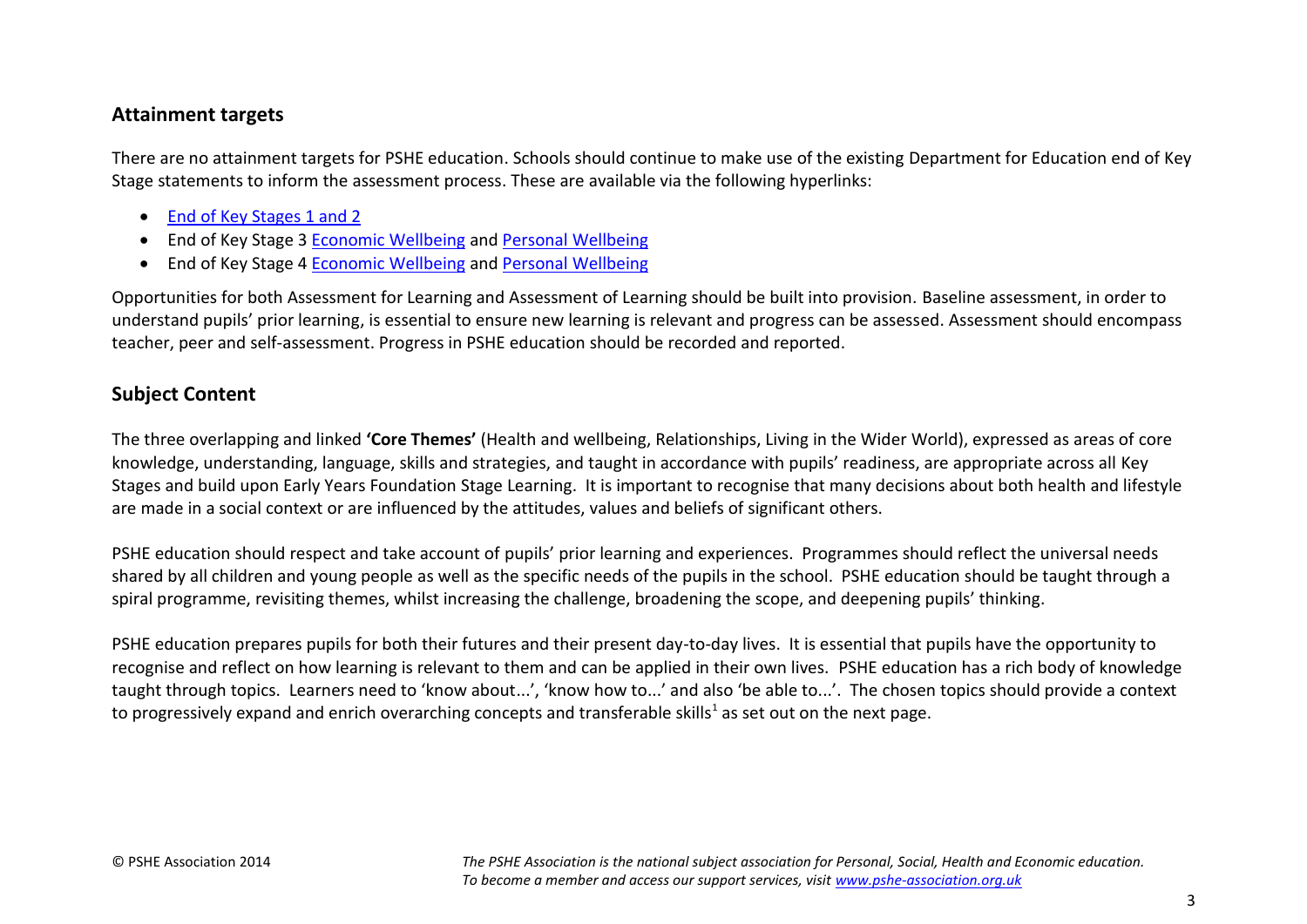# **Overarching Concepts**

- **Identity** (their personal qualities, attitudes, skills, attributes and achievements and what influences these)
- **Relationships** (including different types and in different settings)
- **A healthy** (including physically, emotionally and socially) **balanced lifestyle** (including within relationships, work-life, exercise and rest, spending and saving and diet)
- **Risk** (to be managed rather than simply avoided) and safety (including behaviour and strategies in different settings)
- **Diversity** and **equality** (in all its forms)
- **Rights, responsibilities** (including fairness and justice) and **consent** (in different contexts)
- **Change** (as something to be managed) and **resilience** (the skills, strategies and 'inner resources' we can draw on when faced with challenging change or circumstance)
- **Power** (how it is used and encountered in a variety of contexts including persuasion, bullying, negotiation and 'win-win' outcomes)
- **Career** (including enterprise and economic understanding).

|                                             | <b>Essential Skills</b>                           |                                                |                                                   |           |                                           |  |  |  |
|---------------------------------------------|---------------------------------------------------|------------------------------------------------|---------------------------------------------------|-----------|-------------------------------------------|--|--|--|
| The intrapersonal skills required for self- |                                                   | The interpersonal skills required for positive |                                                   |           | The skills of enquiry                     |  |  |  |
|                                             | management                                        | relationships in a wide variety of settings    |                                                   |           |                                           |  |  |  |
|                                             | Critical, constructive self-reflection (including | $\bullet$                                      | Active listening                                  | $\bullet$ | Formulating questions                     |  |  |  |
|                                             | being aware of own needs, motivations and         | $\bullet$                                      | Empathy                                           |           | Gathering and using data (including       |  |  |  |
|                                             | learning, strengths and next steps for            | $\bullet$                                      | Communication (non-verbal and verbal              |           | assessing the validity and reliability of |  |  |  |
|                                             | development, how we are influenced by our         |                                                | including assertiveness and recognising how       |           | sources of data and using a variety of    |  |  |  |
|                                             | perception of peers' behaviour)                   |                                                | this differs from aggressive and passive          |           | sources)                                  |  |  |  |
|                                             | Learning from experience to seek out and          |                                                | behaviour; being able to present and              |           | Analysis (including separating fact from  |  |  |  |
|                                             | make use of constructive feedback                 |                                                | communicate ideas, arguments and thoughts         |           | opinion)                                  |  |  |  |
|                                             | Setting challenging personal goals (including     |                                                | effectively)                                      |           | Planning and deciding                     |  |  |  |
|                                             | developing strategies to achieve them and         | ۰                                              | Team working (including agreeing clear and        |           | Recalling and applying knowledge          |  |  |  |
|                                             | knowing when to change them)                      |                                                | challenging outcomes, facilitation, cooperation,  |           | creatively and in novel situations        |  |  |  |
|                                             | Making decisions (including knowing when to       |                                                | networking and the ability to provide, receive    | $\bullet$ | Drawing and defending conclusions using   |  |  |  |
|                                             | be flexible)                                      |                                                | and respond to, constructive feedback and take    |           | evidence and not just assertion           |  |  |  |
|                                             | Recognising some of the common ways our           |                                                | on different roles; the ability to recognise and  | $\bullet$ | Identification, assessment (including     |  |  |  |
|                                             | brains can 'trick us' or 'trap us' in unhelpful   |                                                | learn from others experience)                     |           | prediction) and management of risk        |  |  |  |
|                                             | thinking (including generalisation, distortion of |                                                | Negotiation (including flexibility, self-advocacy |           |                                           |  |  |  |

PSHE education makes a significant contribution to the development of a wide range of essential skills.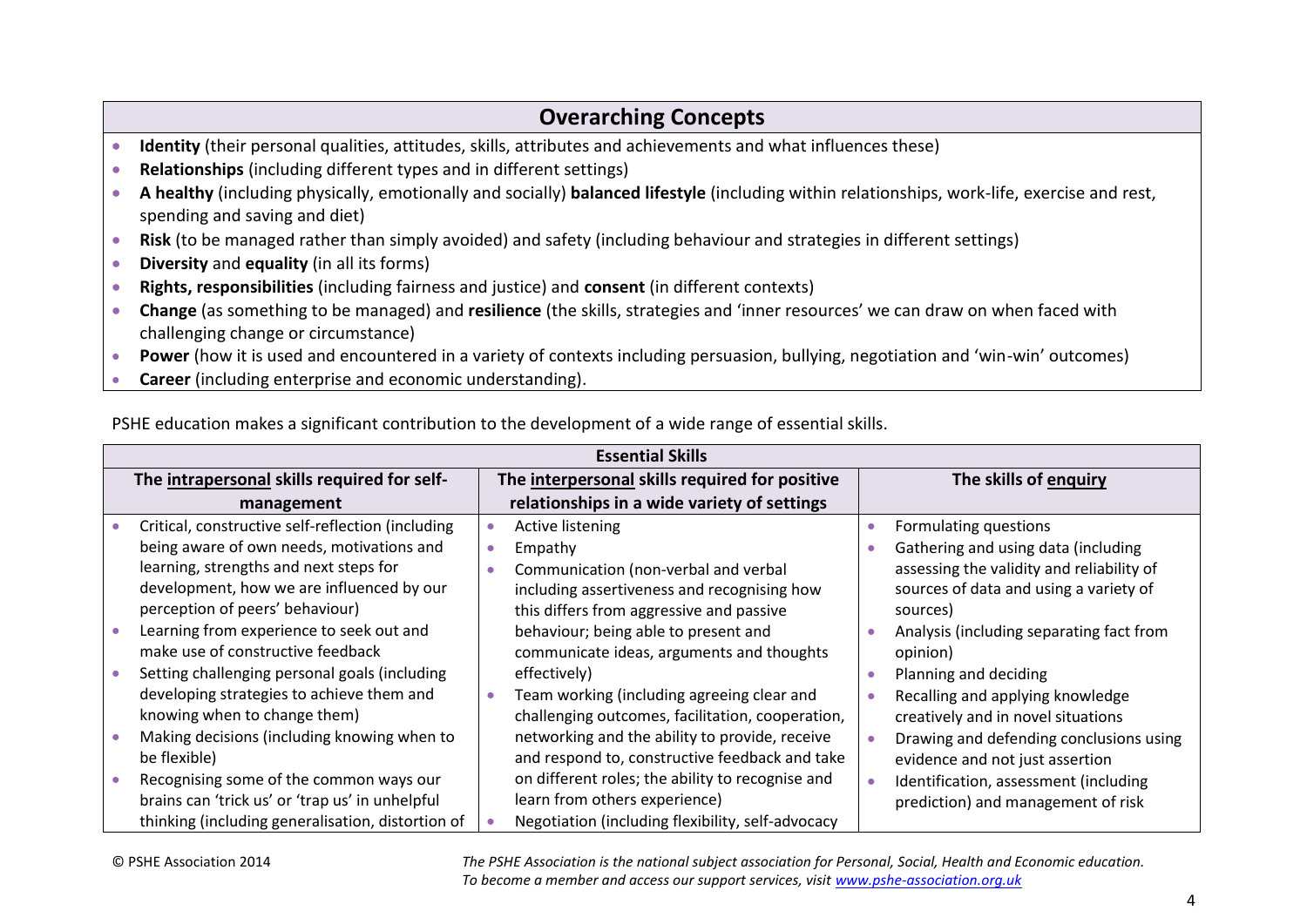| events, deletion of information,                                                                                                                                                              | and compromise)                                                                                                                                                  | Evaluating social norms               |
|-----------------------------------------------------------------------------------------------------------------------------------------------------------------------------------------------|------------------------------------------------------------------------------------------------------------------------------------------------------------------|---------------------------------------|
| misconceptions or misperceptions about the<br>behaviour of peers)<br>Resilience (including self-motivation,<br>adaptability, constructively managing change<br>including setbacks and stress) | Recognising and utilising strategies for<br>managing pressure, persuasion and coercion<br>Responding to the need for positive affirmation<br>for self and others | Reviewing progress against objectives |
| Self-regulation (including managing strong<br>emotions e.g. negativity and impulse)                                                                                                           |                                                                                                                                                                  |                                       |
| Recognising and managing the need for peer<br>approval                                                                                                                                        |                                                                                                                                                                  |                                       |
| Self-organisation (including time management)                                                                                                                                                 |                                                                                                                                                                  |                                       |

#### **Building your Programme of Study**

The grid below, combined with the skills and concepts above, has been developed from the existing non-statutory programmes of study for PSHE education. It is intended to support schools in developing their own PSHE education programmes and should be used flexibly according to pupils' prior learning, experience, needs and readiness.

Knowledge and understanding are interlinked and learning from one area may be pertinent to others (for example, enquiry into tobacco use and its impact on health will enrich pupils' concept of a healthy lifestyle; their understanding of the concept of persuasion helps them to recognise the power of peer approval and the need for assertiveness skills). It is important to recognise that many lifestyle choices, such as the use of alcohol, take place in social situations. It is therefore important to understand that, whilst this framework distinguishes between 'Health' and 'Relationships' as two separate themes, in reality there will always be extensive overlap and when planning, schools should draw from more than one theme. For example, sexual health has been included in 'Health' but should of course also be considered within the context of healthy relationships.

This framework is not definitive and schools should adapt and enrich it as they feel appropriate, including relocating learning in different Key Stages where appropriate to pupils' readiness or needs. PSHE education addresses both pupils' direct experience and preparation for their future. It is therefore important to provide a spiral programme of knowledge, skills and attitudinal development, where prior learning is revisited, reinforced and extended in age- and stage-appropriate contexts. Those planning PSHE education should liaise with colleagues responsible for other relevant subjects in order to ensure consistency for pupils: science, computing, citizenship, P.E., design and technology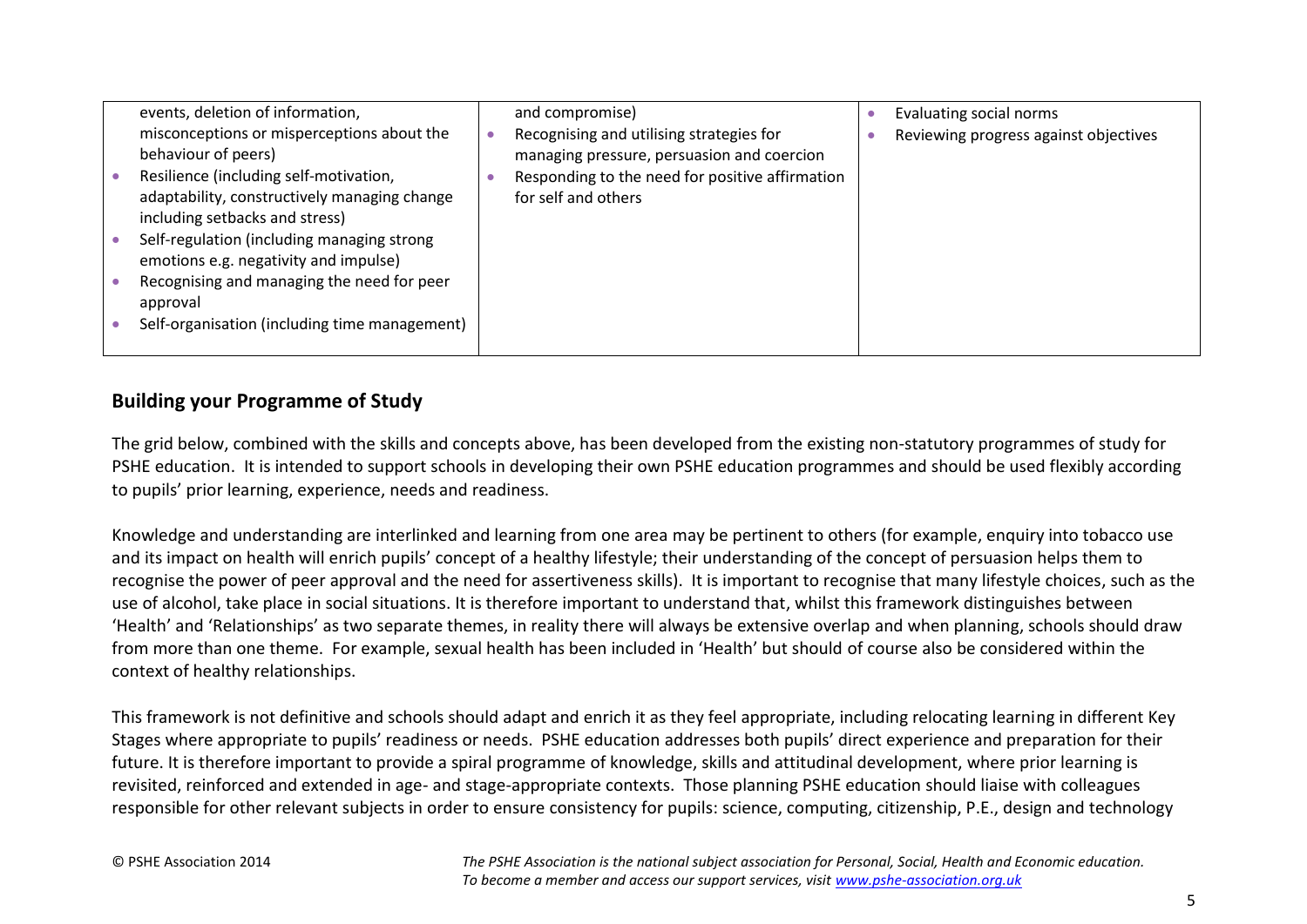and economic and business education, for example. They should also take account of existing school policies and DfE guidance documents including those relating to Sex and Relationships Education (it is essential that any aspect of sex and relationships education is taught within the school's sex and relationships education policy<sup>2)</sup>, preventing and tackling bullying (including online bullying), safeguarding and equality.

#### **Quality not quantity – Why 'less' may be 'more'**

Whilst the framework below identifies a broad range of important issues that pupils should learn about, it is essential that their experience of PSHE education is not simply a series of 'one off', disconnected sessions each on a different topic and focussing only on factual content.

While factual knowledge is of course very important, schools have limited curriculum time and we therefore recommend that co-ordinators use local data and their knowledge of their own pupils' needs, to prioritise the topics that are most relevant to their pupils. These will provide a relevant context for pupils to both broaden and deepen their understanding of the key concepts and to develop competence in the essential skills. It is important that pupils can see how the skills acquired through looking at one issue can be transferrable to other contexts.

Our world is rapidly changing and whilst the content of PSHE is vitally important it can quickly date. It is the overarching concepts and essential skills that will enable pupils to manage the challenges, opportunities and responsibilities they will face now and in the future.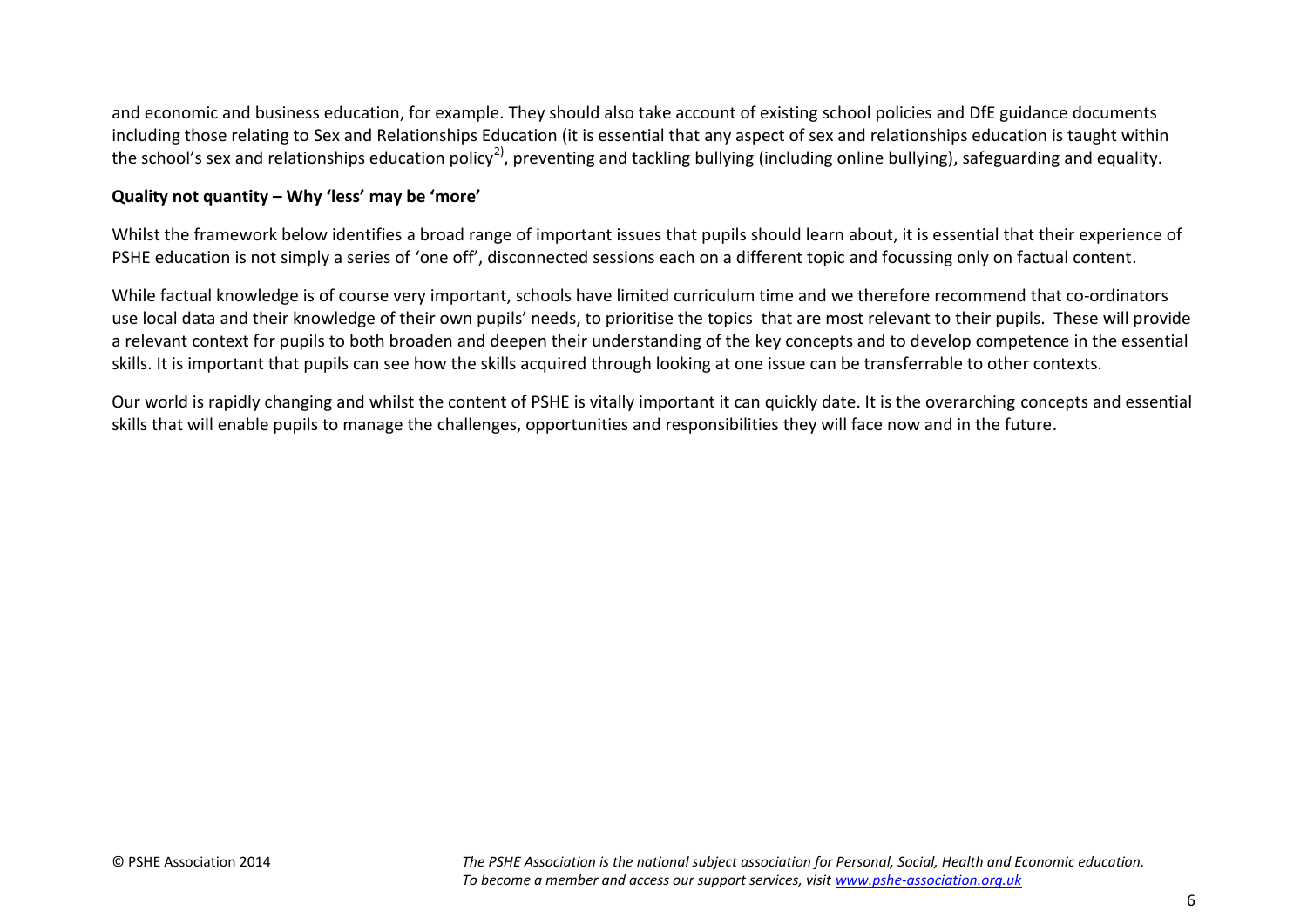# **Key Stages 1 and 2**



During Key Stages 1 and 2 learners gradually build on the skills, attitudes and values, knowledge and understanding they have started to acquire and develop during the Early Years/Foundation Stage. PSHE education offers learning opportunities and experiences which reflect the increasing independence and physical and social awareness of learners as they move through the primary phase. They learn skills to develop effective relationships, assume greater personal responsibility and keep themselves safe. It is important to remain flexible as events such as bereavement might require learning to be drawn from Key Stage 2 into Key Stages 1. PSHE education assists pupils to cope with the changes at puberty, introduces them to a wider world and enables them to make an active contribution to their communities.

# **Core Theme 1: Health and wellbeing**

# **Suggested Programme of Study for Health and wellbeing**

*Pupils should be taught:*

- **1.** what is meant by a healthy lifestyle
- **2.** how to maintain physical, mental and emotional health and wellbeing
- **3.** how to manage risks to physical and emotional health and wellbeing
- **4.** ways of keeping physically and emotionally safe
- **5.** about managing change, such as puberty, transition and loss
- **6.** how to make informed choices about health and wellbeing and to recognise sources of help with this
- **7.** how to respond in an emergency
- **8.** to identify different influences on health and wellbeing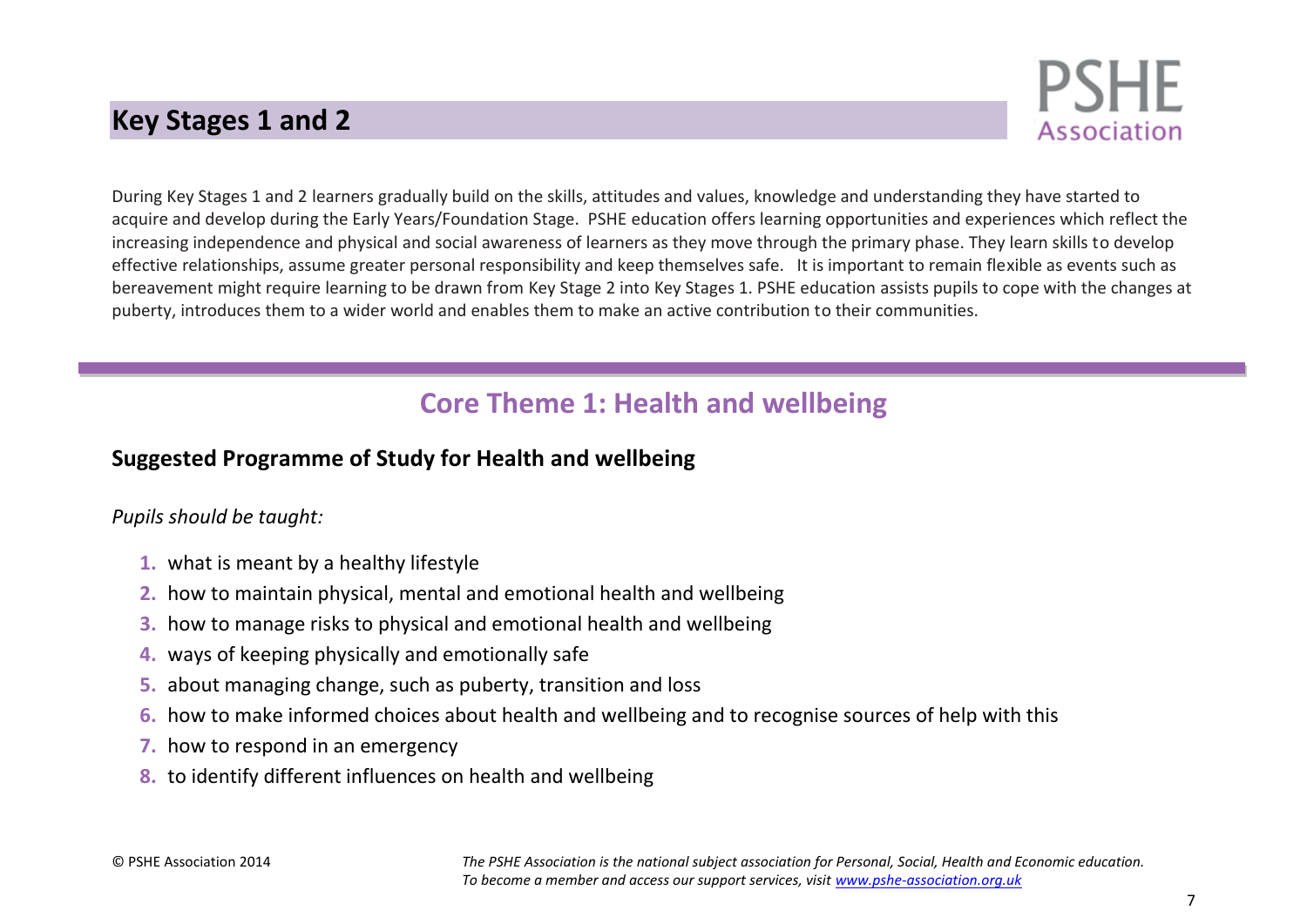| Notes & Guidance: Core Theme 1. Health and wellbeing                                                                                                                                                                                                                                      |                                                                                                                                                                                                                                                                       |  |  |  |  |  |
|-------------------------------------------------------------------------------------------------------------------------------------------------------------------------------------------------------------------------------------------------------------------------------------------|-----------------------------------------------------------------------------------------------------------------------------------------------------------------------------------------------------------------------------------------------------------------------|--|--|--|--|--|
| <b>Key Stage 1</b>                                                                                                                                                                                                                                                                        | <b>Key Stage 2</b>                                                                                                                                                                                                                                                    |  |  |  |  |  |
| Pupils should have the opportunity to learn:                                                                                                                                                                                                                                              | Building on Key Stage 1, pupils should have the opportunity to learn:                                                                                                                                                                                                 |  |  |  |  |  |
| what constitutes a healthy lifestyle including the benefits of physical<br>activity, rest, healthy eating and dental health<br>to recognise what they like and dislike, how to make real, informed<br>$\bullet$<br>choices that improve their physical and emotional health, to recognise | what positively and negatively affects their physical, mental and<br>emotional health (including the media)<br>how to make informed choices (including recognising that choices can<br>$\bullet$<br>have positive, neutral and negative consequences) and to begin to |  |  |  |  |  |
| that choices can have good and not so good consequences<br>to think about themselves, to learn from their experiences, to recognise<br>$\bullet$<br>and celebrate their strengths and set simple but challenging goals                                                                    | understand the concept of a 'balanced lifestyle'<br>to recognise opportunities to make their own choices about food, what<br>$\bullet$<br>might influence their choices and the benefits of eating a balanced diet                                                    |  |  |  |  |  |
| about good and not so good feelings, a vocabulary to describe their<br>$\bullet$<br>feelings to others and simple strategies for managing feelings                                                                                                                                        | to reflect on and celebrate their achievements, identify their strengths,<br>$\bullet$<br>areas for improvement, set high aspirations and goals                                                                                                                       |  |  |  |  |  |
| about change and loss and the associated feelings (including moving<br>$\bullet$<br>home, losing toys, pets or friends)                                                                                                                                                                   | to deepen their understanding of good and not so good feelings, to<br>$\bullet$<br>extend their vocabulary to enable them to explain both the range and                                                                                                               |  |  |  |  |  |
| the importance of and how to maintain personal hygiene<br>how some diseases are spread and can be controlled and the<br>$\bullet$<br>responsibilities they have for their own health and that of others                                                                                   | intensity of their feelings to others<br>to recognise that they may experience conflicting emotions and when<br>they might need to listen to their emotions or overcome them                                                                                          |  |  |  |  |  |
| about the process of growing from young to old and how people's<br>$\bullet$<br>needs change                                                                                                                                                                                              | about change, including transitions (between Key Stages and schools),<br>$\bullet$<br>loss, separation, divorce and bereavement                                                                                                                                       |  |  |  |  |  |
| about growing and changing and new opportunities and responsibilities<br>that increasing independence may bring                                                                                                                                                                           | to differentiate between the terms, 'risk', 'danger' and 'hazard'<br>$\bullet$<br>to deepen their understanding of risk by recognising, predicting and<br>$\bullet$                                                                                                   |  |  |  |  |  |
| the names for the main parts of the body (including external genitalia)<br>۰<br>the similarities and differences between boys and girls                                                                                                                                                   | assessing risks in different situations and deciding how to manage them<br>responsibly (including sensible road use and risks in their local                                                                                                                          |  |  |  |  |  |
| that household products, including medicines, can be harmful if not<br>$\bullet$<br>used properly                                                                                                                                                                                         | environment) and to use this as an opportunity to build resilience<br>to recognise their increasing independence brings increased<br>$\bullet$                                                                                                                        |  |  |  |  |  |
| rules for and ways of keeping physically and emotionally safe (including<br>road safety, safety in the environment, safety online, the responsible<br>use of ICT, the difference between secrets and surprises and                                                                        | responsibility to keep themselves and others safe<br>that bacteria and viruses can affect health and that following simple<br>$\bullet$<br>routines can reduce their spread                                                                                           |  |  |  |  |  |
| understanding not to keep adults' secrets)<br>about people who look after them, their family networks, who to go to<br>$\bullet$<br>if they are worried and how to attract their attention, ways that pupils                                                                              | that pressure to behave in an unacceptable, unhealthy or risky way can<br>$\bullet$<br>come from a variety of sources, including people they know and the<br>media                                                                                                    |  |  |  |  |  |
| can help these people to look after them                                                                                                                                                                                                                                                  | to recognise when and how to ask for help and use basic techniques for                                                                                                                                                                                                |  |  |  |  |  |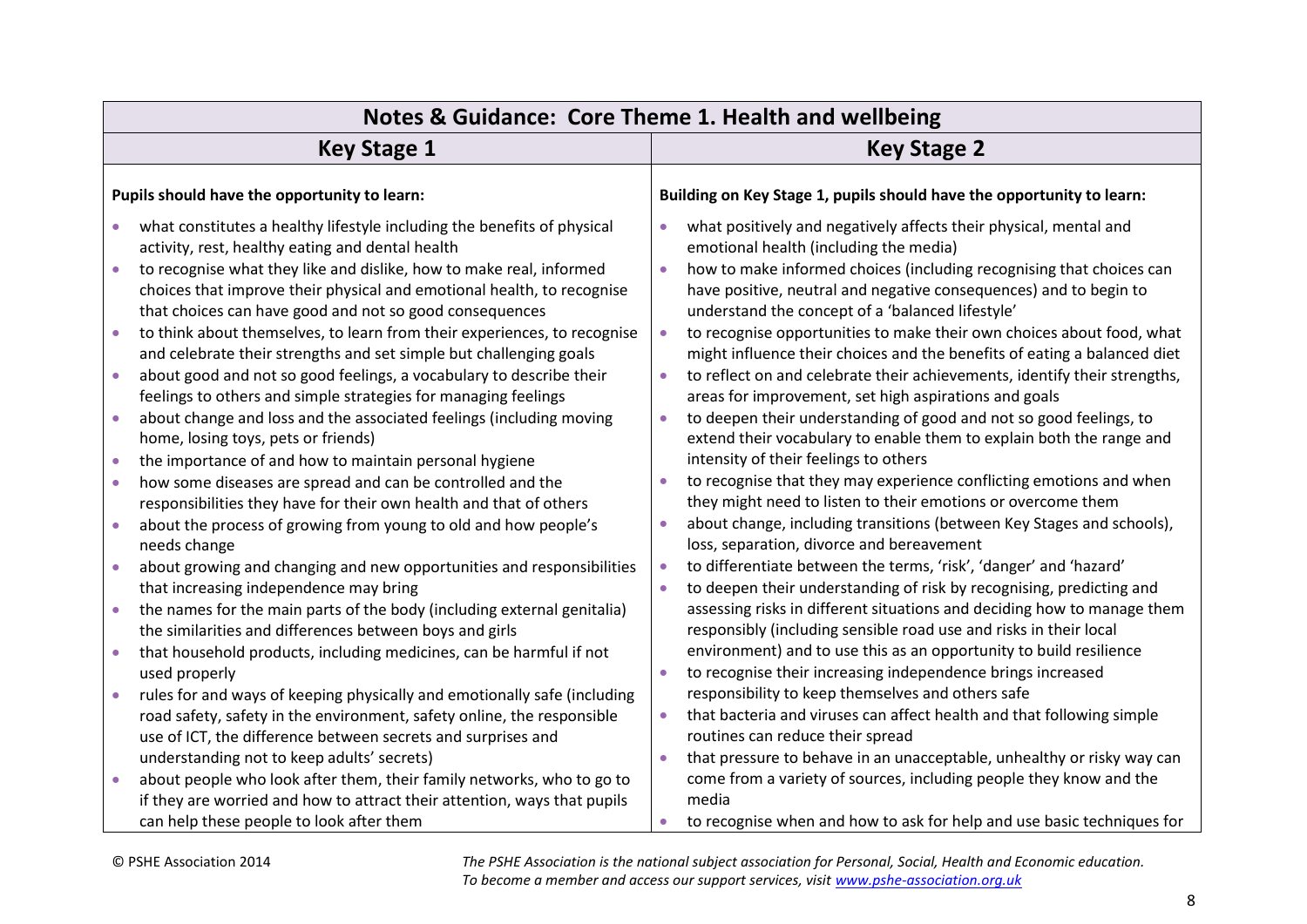| to recognise that they share a responsibility for keeping themselves and | resisting pressure to do something dangerous, unhealthy, that makes     |
|--------------------------------------------------------------------------|-------------------------------------------------------------------------|
| others safe, when to say, 'yes', 'no', 'I'll ask' and 'I'll tell'        | them uncomfortable, anxious or that they believe to be wrong            |
|                                                                          | school rules about health and safety, basic emergency aid procedures,   |
|                                                                          | where and how to get help                                               |
|                                                                          | what is meant by the term 'habit' and why habits can be hard to change  |
|                                                                          | which, why and how, commonly available substances and drugs             |
|                                                                          | (including alcohol and tobacco) could damage their immediate and        |
|                                                                          | future health and safety, that some are legal, some are restricted and  |
|                                                                          | some are illegal to own, use and supply to others                       |
|                                                                          | how their body will change as they approach and move through puberty    |
|                                                                          | to recognise how images in the media do not always reflect reality and  |
|                                                                          | can affect how people feel about themselves                             |
|                                                                          | about human reproduction                                                |
|                                                                          | strategies for keeping physically and emotionally safe including road   |
|                                                                          | safety, safety in the environment and safety online (including social   |
|                                                                          | media, the responsible use of ICT and mobile phones)                    |
|                                                                          | the importance of protecting personal information, including passwords, |
|                                                                          | addresses and images                                                    |
|                                                                          | about people who are responsible for helping them stay healthy and      |
|                                                                          | safe and ways that they can help these people                           |
|                                                                          |                                                                         |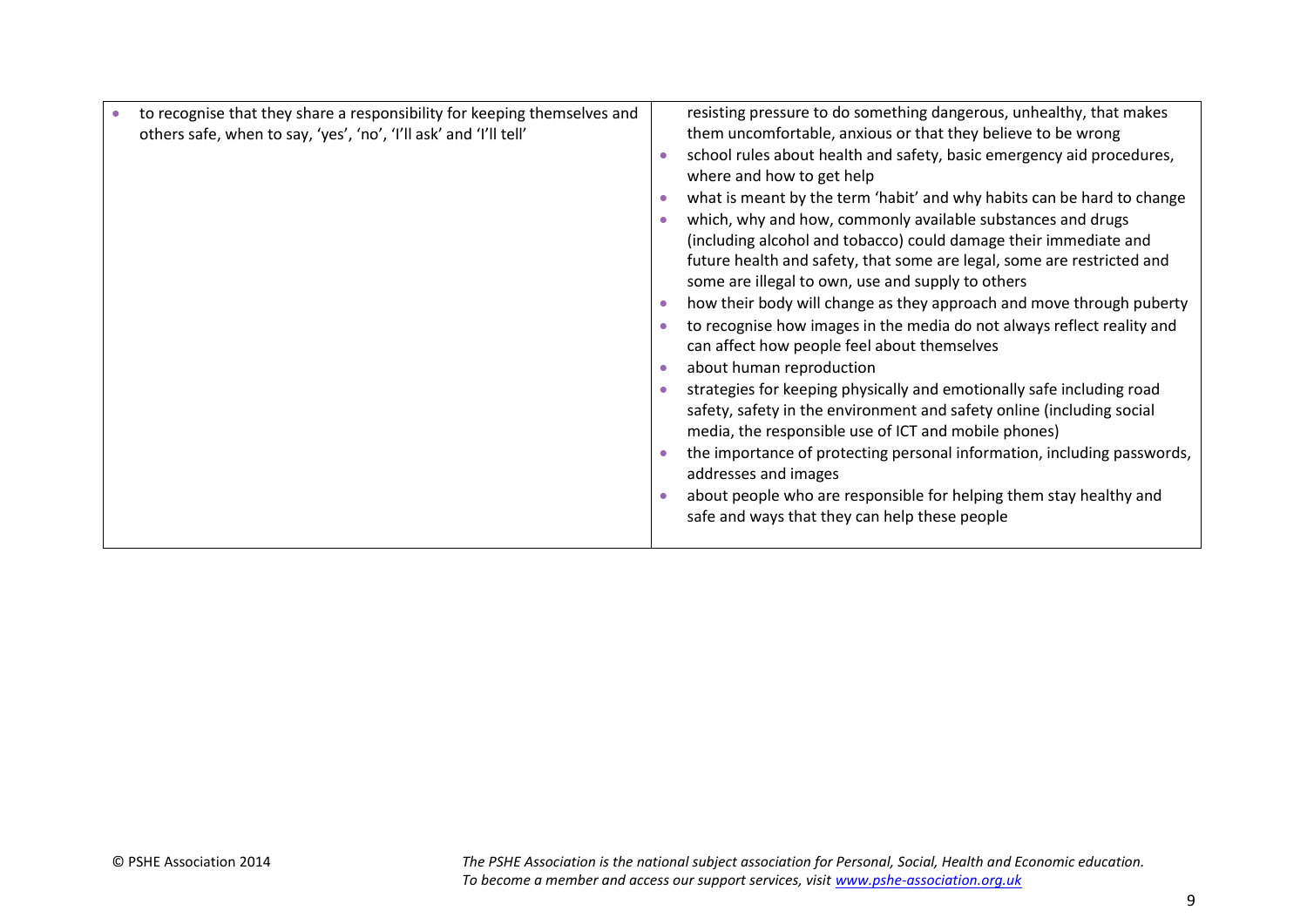# **Core Theme 2: Relationships**

# **Suggested Programme of Study for Relationships**

*Pupils should be taught:*

- **1.** how to develop and maintain a variety of healthy relationships, within a range of social/cultural contexts
- **2.** how to recognise and manage emotions within a range of relationships
- **3.** how to recognise risky or negative relationships including all forms of bullying and abuse
- **4.** how to respond to risky or negative relationships and ask for help
- **5.** how to respect equality and diversity in relationships.

| <b>Notes &amp; Guidance: Core Theme 2. Relationships</b>                                                                                                                                                                                                                                                                                                                                                                                                                                                                  |                                                                                                                                                                                                                                                                                                                                                                                                                                                                                                                                                       |  |  |  |  |
|---------------------------------------------------------------------------------------------------------------------------------------------------------------------------------------------------------------------------------------------------------------------------------------------------------------------------------------------------------------------------------------------------------------------------------------------------------------------------------------------------------------------------|-------------------------------------------------------------------------------------------------------------------------------------------------------------------------------------------------------------------------------------------------------------------------------------------------------------------------------------------------------------------------------------------------------------------------------------------------------------------------------------------------------------------------------------------------------|--|--|--|--|
| <b>Key Stage 1</b>                                                                                                                                                                                                                                                                                                                                                                                                                                                                                                        | <b>Key Stage 2</b>                                                                                                                                                                                                                                                                                                                                                                                                                                                                                                                                    |  |  |  |  |
| Pupils should have the opportunity to learn:                                                                                                                                                                                                                                                                                                                                                                                                                                                                              | Building on Key Stage 1, pupils should have the opportunity to learn:                                                                                                                                                                                                                                                                                                                                                                                                                                                                                 |  |  |  |  |
| to communicate their feelings to others, to recognise how others show<br>feelings and how to respond<br>to recognise how their behaviour affects other people<br>the difference between secrets and surprises and the importance of not<br>keeping adults' secrets, only surprises<br>to recognise what is fair and unfair, kind and unkind, what is right and<br>wrong<br>to share their opinions on things that matter to them and explain their<br>views through discussions with one other person and the whole class | to recognize and respond appropriately to a wider range of feelings in<br>others<br>• to recognise what constitutes a positive, healthy relationship and<br>develop the skills to form and maintain positive and healthy relationships<br>• to recognise ways in which a relationship can be unhealthy and who to<br>talk to if they need support.<br>• to be aware of different types of relationship, including those between<br>friends and families, civil partnerships and marriage<br>$\bullet$ that their actions affect themselves and others |  |  |  |  |
| to listen to other people and play and work cooperatively (including<br>strategies to resolve simple arguments through negotiation)                                                                                                                                                                                                                                                                                                                                                                                       | to judge what kind of physical contact is acceptable or unacceptable and<br>how to respond                                                                                                                                                                                                                                                                                                                                                                                                                                                            |  |  |  |  |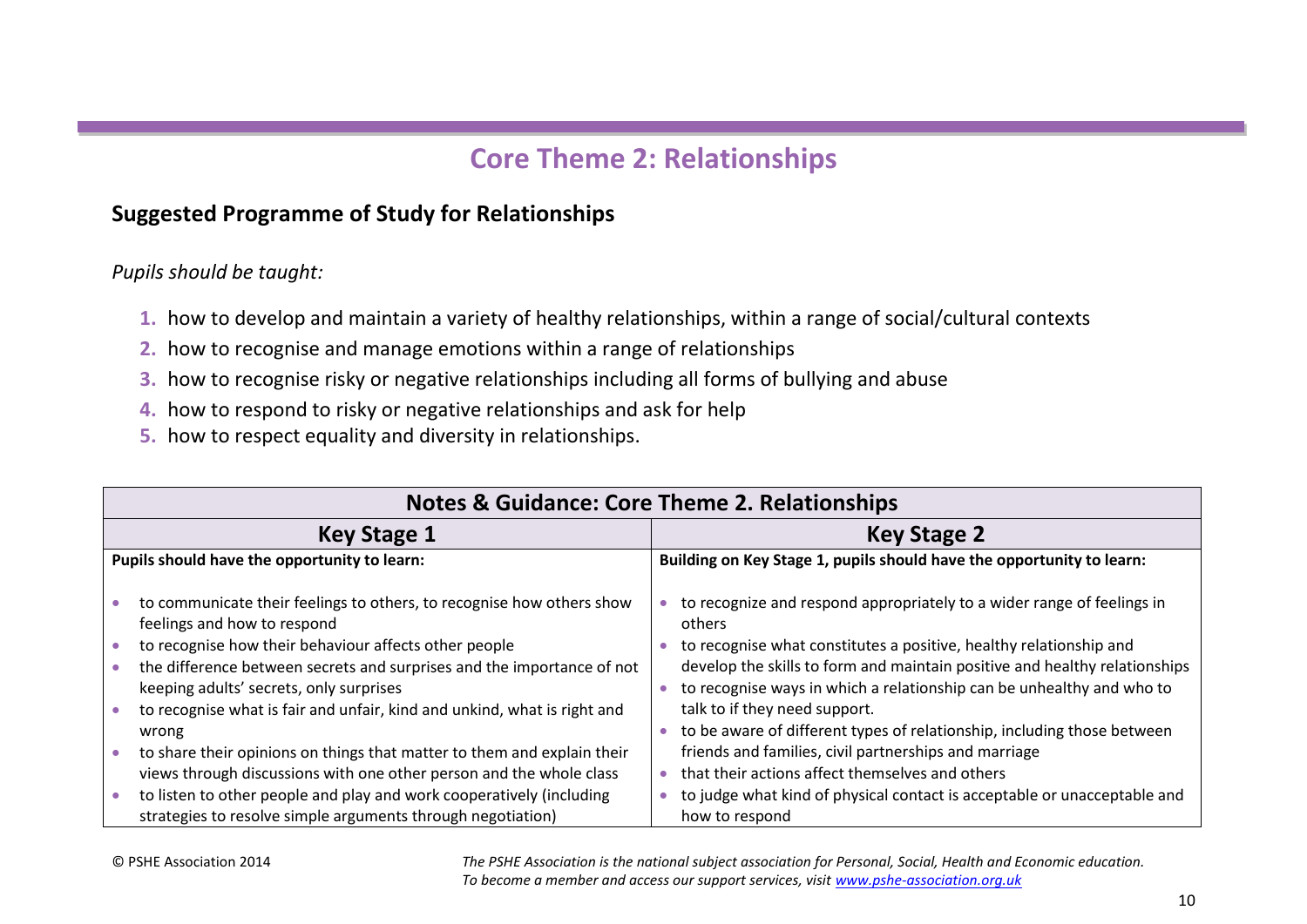| to offer constructive support and feedback to others                      | the concept of 'keeping something confidential or secret', when we           |
|---------------------------------------------------------------------------|------------------------------------------------------------------------------|
| to identify and respect the differences and similarities between people   | should or should not agree to this and when it is right to 'break a          |
| to identify their special people (family, friends, carers), what makes    | confidence' or 'share a secret'                                              |
| them special and how special people should care for one another           | to listen and respond respectfully to a wide range of people, to feel        |
| to judge what kind of physical contact is acceptable, comfortable,        | confident to raise their own concerns, to recognise and care about other     |
| unacceptable and uncomfortable and how to respond (including who to       | people's feelings and to try to see, respect and if necessary constructively |
| tell and how to tell them)                                                | challenge their points of view                                               |
| that people's bodies and feelings can be hurt (including what makes       | to work collaboratively towards shared goals                                 |
| them feel comfortable and uncomfortable)                                  | to develop strategies to resolve disputes and conflict through negotiation   |
| to recognise when people are being unkind either to them or others,       | and appropriate compromise and to give rich and constructive feedback        |
| how to respond, who to tell and what to say                               | and support to benefit others as well as themselves                          |
| that there are different types of teasing and bullying, that these are    | that differences and similarities between people arise from a number of      |
| wrong and unacceptable                                                    | factors, including family, cultural, ethnic, racial and religious diversity, |
| how to resist teasing or bullying, if they experience or witness it, whom | age, sex, gender identity, sexual orientation, and disability (see           |
| to go to and how to get help                                              | 'protected characteristics' in the Equality Act 2010)                        |
|                                                                           | to realise the nature and consequences of discrimination, teasing,           |
|                                                                           | bullying and aggressive behaviours (including cyber bullying, use of         |
|                                                                           | prejudice-based language, how to respond and ask for help)                   |
|                                                                           | to recognise and manage 'dares'                                              |
|                                                                           | to recognise and challenge stereotypes                                       |
|                                                                           |                                                                              |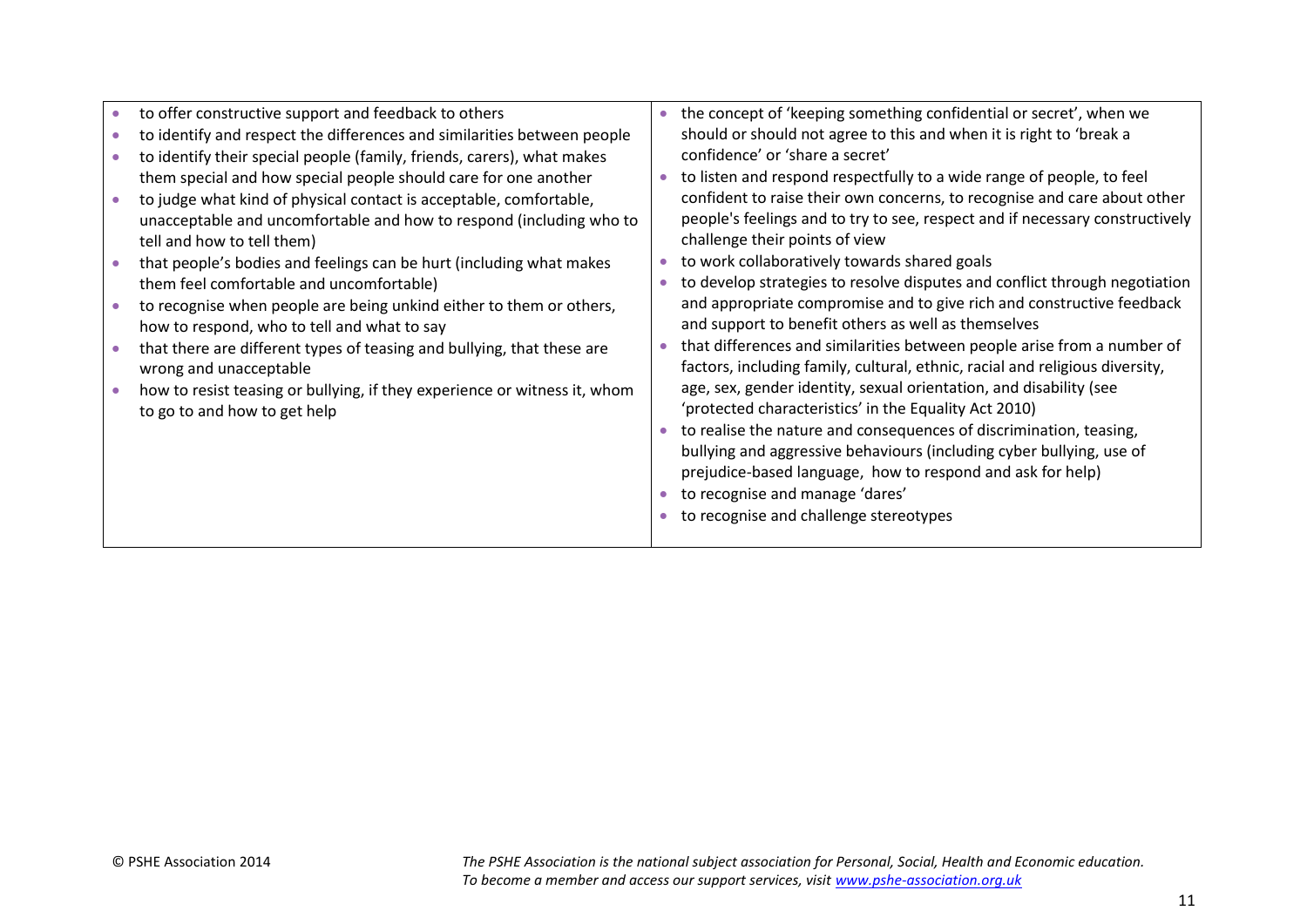# **Core Theme 3: Living in the wider world – Economic wellbeing and being a responsible citizen**

#### **Suggested Programme of Study for living in the wider world**

#### *Pupils should be taught:*

- **1.** about respect for self and others and the importance of responsible behaviours and actions
- **2.** about rights and responsibilities as members of families, other groups and ultimately as citizens
- **3.** about different groups and communities
- **4.** to respect equality and to be a productive member of a diverse community
- **5.** about the importance of respecting and protecting the environment
- **6.** about where money comes from, keeping it safe and the importance of managing it effectively
- **7.** how money plays an important part in people's lives
- **8.** a basic understanding of enterprise.

*\*It is important to read this section alongside any guidance produced by citizenship education organisations such as th[e Association for Citizenship Teaching.](http://www.teachingcitizenship.org.uk/)*

| Notes & Guidance: Core Theme 3. Living in the wider world                                                                                                                                                                                                                                                                                                                                                                                                     |                                                                                                                                                                                                                                                                                                                                                                                                                                                |  |  |  |  |  |
|---------------------------------------------------------------------------------------------------------------------------------------------------------------------------------------------------------------------------------------------------------------------------------------------------------------------------------------------------------------------------------------------------------------------------------------------------------------|------------------------------------------------------------------------------------------------------------------------------------------------------------------------------------------------------------------------------------------------------------------------------------------------------------------------------------------------------------------------------------------------------------------------------------------------|--|--|--|--|--|
| <b>Key Stage 1</b>                                                                                                                                                                                                                                                                                                                                                                                                                                            | <b>Key Stage 2</b>                                                                                                                                                                                                                                                                                                                                                                                                                             |  |  |  |  |  |
| Pupils should have the opportunity to learn:                                                                                                                                                                                                                                                                                                                                                                                                                  | Building on Key Stage 1, pupils should have the opportunity to learn:                                                                                                                                                                                                                                                                                                                                                                          |  |  |  |  |  |
| how to contribute to the life of the classroom<br>to help construct, and agree to follow, group and class rules and to<br>understand how these rules help them<br>that people and other living things have needs and that they have<br>responsibilities to meet them (including being able to take turns, share<br>and understand the need to return things that have been borrowed)<br>that they belong to various groups and communities such as family and | to research, discuss and debate topical issues, problems and events<br>concerning health and wellbeing and offer their recommendations to<br>appropriate people<br>why and how rules and laws that protect themselves and others are<br>made and enforced, why different rules are needed in different<br>situations and how to take part in making and changing rules<br>to realise the consequences of anti-social and aggressive behaviours |  |  |  |  |  |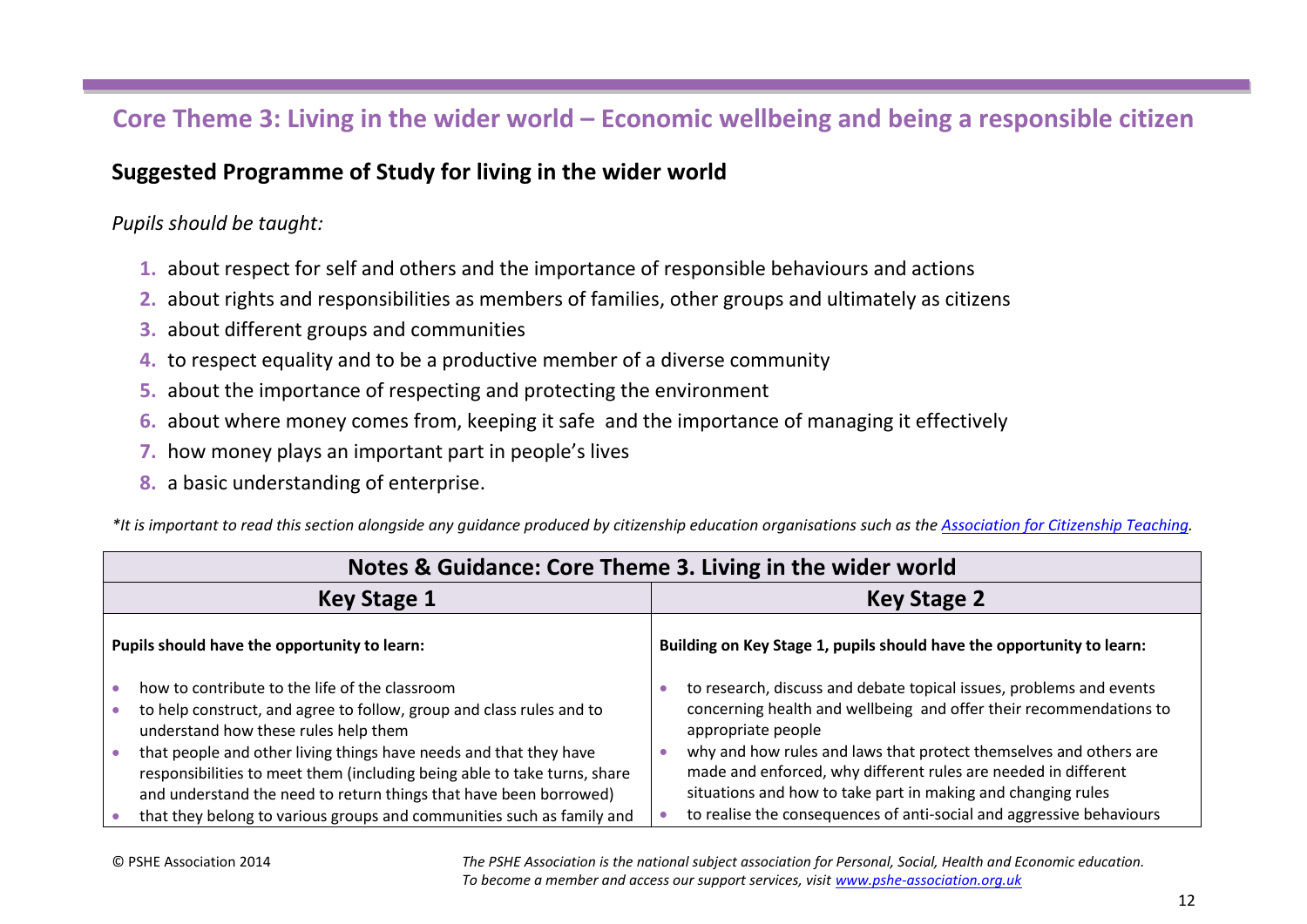| such as bullying and discrimination on individuals and communities         |
|----------------------------------------------------------------------------|
| that there are different kinds of responsibilities, rights and duties at   |
| home, at school, in the community and towards the environment              |
| to resolve differences by looking at alternatives, seeing and respecting   |
| others' points of view, making decisions and explaining choices            |
| what being part of a community means, and about the varied                 |
| institutions that support communities locally and nationally               |
| to recognise the role of voluntary, community and pressure groups,         |
| especially in relation to health and wellbeing                             |
| to appreciate the range of national, regional, religious and ethnic        |
| identities in the United Kingdom                                           |
| to think about the lives of people living in other places, and people with |
| different values and customs                                               |
| about the role money plays in their own and others' lives, including how   |
| to manage their money and about being a critical consumer                  |
| to develop an initial understanding of the concepts of 'interest', 'loan', |
| 'debt', and 'tax' (e.g. their contribution to society through the payment  |
| of VAT)                                                                    |
| that resources can be allocated in different ways and that these           |
| economic choices affect individuals, communities and the sustainability    |
| of the environment                                                         |
| about enterprise and the skills that make someone 'enterprising'           |
| to explore and critique how the media present information                  |
|                                                                            |
|                                                                            |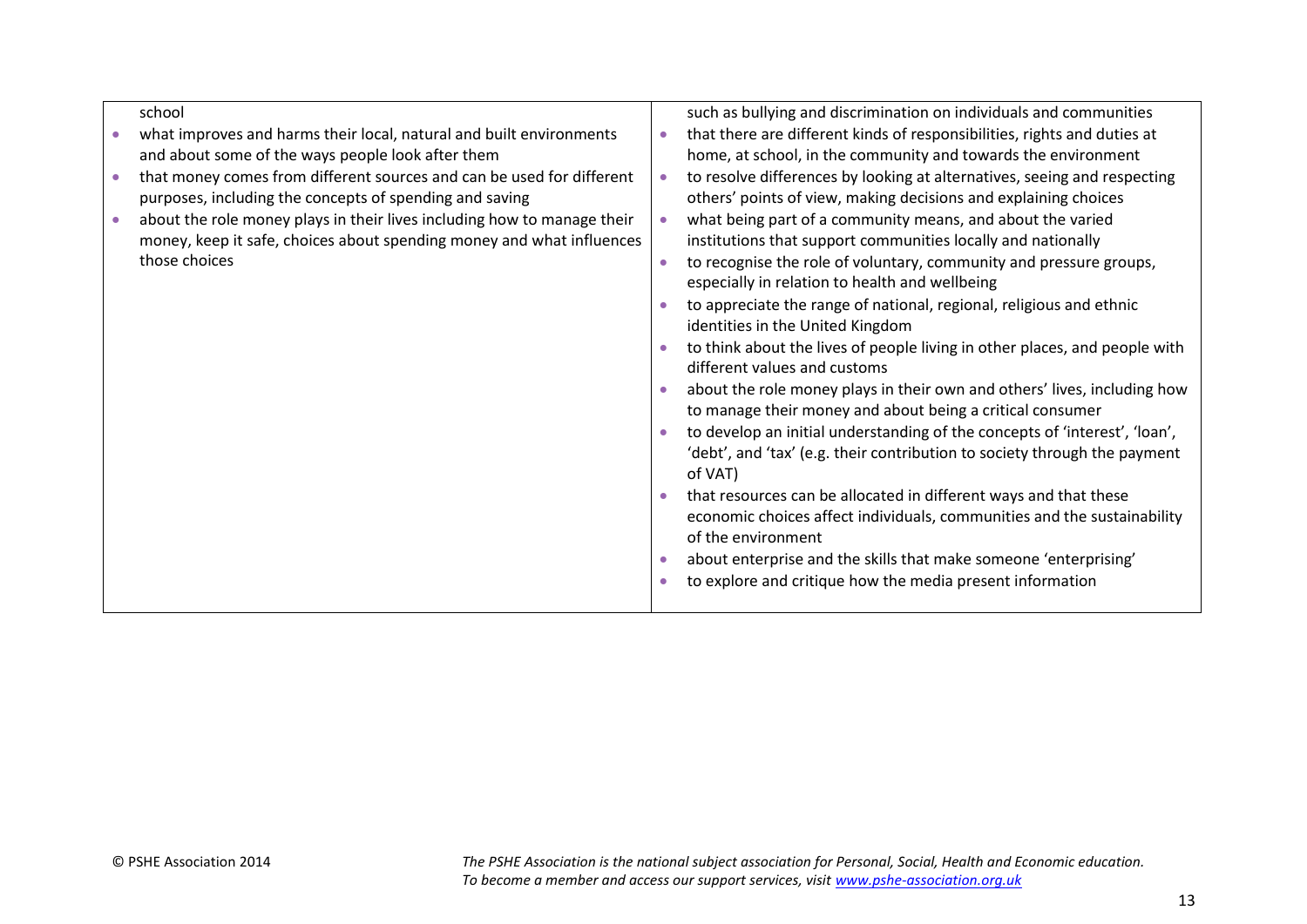# **Key Stages 3 and 4**



At Key Stage 3, pupils build on the skills, attitudes, values, knowledge and understanding they have acquired and developed during the primary phase. PSHE education acknowledges and addresses the changes that learners are experiencing, beginning with transition to secondary school, the challenges of adolescence and their increasing independence. It teaches the skills which will equip them for the opportunities and challenges of life. Pupils are encouraged to manage diverse relationships and the increasing influence of peers and the media. PSHE education allows them to be more confident in addressing the challenges of effective learning and making a full and active contribution to society.

At Key Stage 4, pupils extend and rehearse the skills, further explore attitudes and values, and deepen knowledge and understanding acquired during Key Stage 3. PSHE education reflects the fact that learners are moving towards an independent role in adult life, taking on greater responsibility for themselves and others. By Key Stage 4 increasing numbers of pupils may be gaining direct experience of issues taught through PSHE education. Schools should not feel constrained by the Key Stage 3/4 demarcation shown below and should adapt their planning to reflect their pupils' needs and local priorities.

# **Core Theme 1: Health and wellbeing**

# **Suggested Programme of Study for Health and wellbeing**

*In order to develop the concepts and skills identified above, pupils should be taught:*

- **1.** how to manage transition
- **2.** how to maintain physical, mental and emotional health and wellbeing including sexual health\*
- **3.** about parenthood and the consequences of teenage pregnancy
- **4.** how to assess and manage risks to health and to stay, and keep others, safe
- **5.** how to identify and access help, advice and support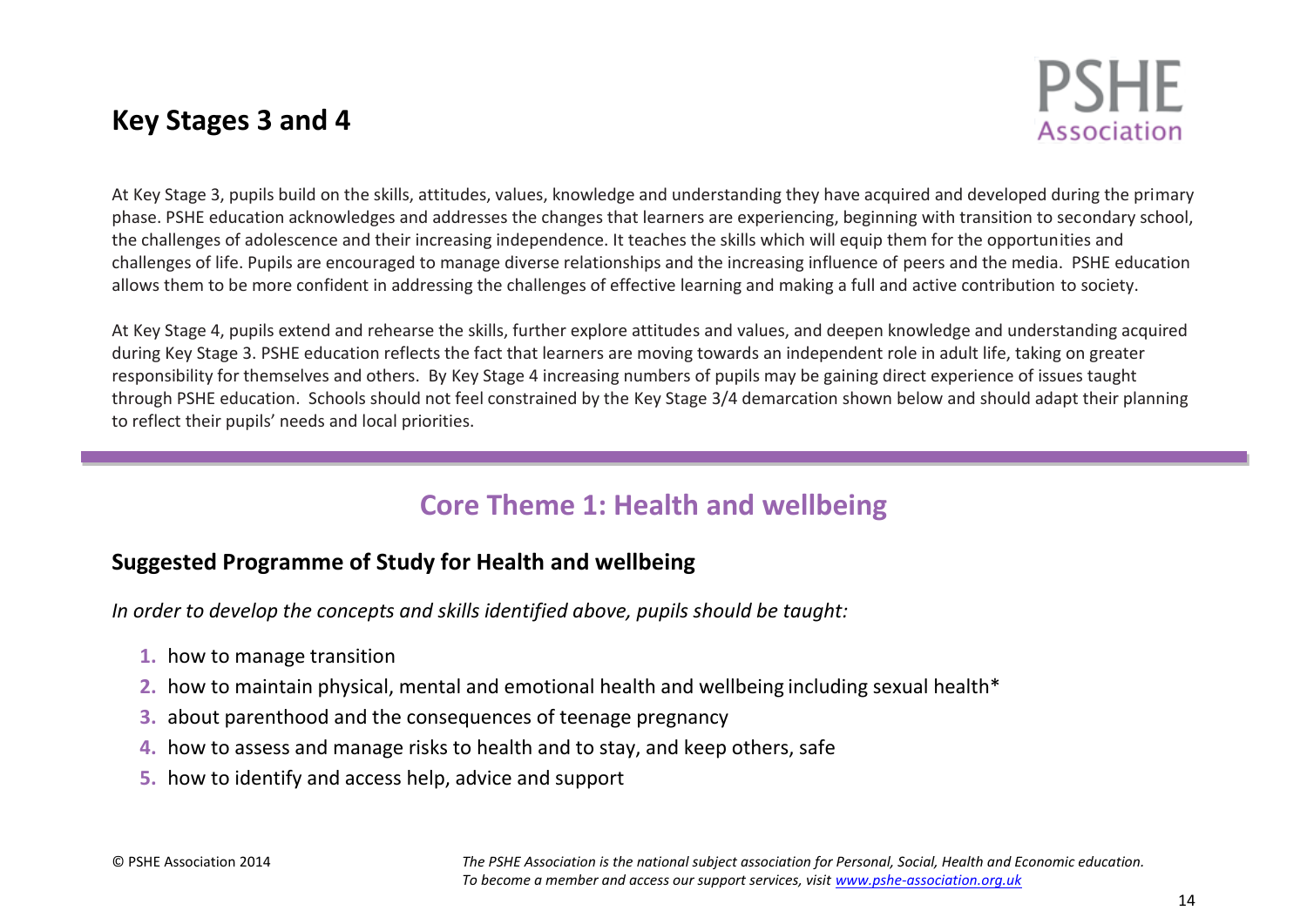- **6.** how to make informed choices about health and wellbeing matters including drugs, alcohol and tobacco; maintaining a balanced diet; physical activity; emotional health and wellbeing and sexual health
- **7.** how to respond in an emergency including administering first aid
- **8.** the role and influence of the media on lifestyle.

*\* Sexual health is included within this core theme; however it is important that sexual health is considered within the context of healthy relationships. There will be similar broad overlap and flexibility between topics and areas in all three core themes.*

|           | Notes & Guidance: Core Theme 1. Health and wellbeing                                                                                                                                                                                                                                                                         |                        |                                                                                                                                                                                                                                                                                                      |  |  |  |  |
|-----------|------------------------------------------------------------------------------------------------------------------------------------------------------------------------------------------------------------------------------------------------------------------------------------------------------------------------------|------------------------|------------------------------------------------------------------------------------------------------------------------------------------------------------------------------------------------------------------------------------------------------------------------------------------------------|--|--|--|--|
|           | <b>Key Stage 3</b>                                                                                                                                                                                                                                                                                                           | Key Stage 4            |                                                                                                                                                                                                                                                                                                      |  |  |  |  |
|           | Pupils should have the opportunity to learn:                                                                                                                                                                                                                                                                                 |                        | Building on Key Stage 3, pupils should have the opportunity to learn:                                                                                                                                                                                                                                |  |  |  |  |
|           | to recognise their personal strengths and how this affects their self-<br>confidence and self-esteem                                                                                                                                                                                                                         |                        | to evaluate the extent to which their self-confidence and self-esteem<br>are affected by the judgments of others                                                                                                                                                                                     |  |  |  |  |
|           | to recognise that the way in which personal qualities, attitudes, skills and<br>achievements are evaluated by others, affects confidence and self-esteem                                                                                                                                                                     |                        | to make effective use of constructive feedback and differentiating<br>between helpful feedback and unhelpful criticism                                                                                                                                                                               |  |  |  |  |
| $\bullet$ | to be able to accept helpful feedback or reject unhelpful criticism<br>to understand that self-esteem can change with personal circumstances,<br>such as those associated with family and friendships, achievements and<br>employment                                                                                        | $\bullet$<br>$\bullet$ | the characteristics of emotional and mental health and the causes,<br>symptoms and treatments of some mental and emotional health<br>disorders (including stress, anxiety and depression)<br>strategies for managing mental health including stress, anxiety,                                        |  |  |  |  |
|           | the characteristics of mental and emotional health and strategies for<br>managing it; to manage growth and change as normal parts of growing up<br>(including consolidation and reinforcement of Key Stage 2 learning on<br>puberty, human reproduction, pregnancy and the physical and emotional<br>changes of adolescence) | $\bullet$              | depression, self harm and suicide, and sources of help and support<br>where and how to obtain health information, advice and support<br>(including sexual health services)<br>to take increased responsibility for monitoring their own health<br>(including testicular and breast self-examination) |  |  |  |  |
|           | the importance of taking increased responsibility for their own personal<br>hygiene                                                                                                                                                                                                                                          | $\bullet$<br>٠         | how lifestyle choices affect a foetus<br>about STIs, including HIV/AIDS, how to protect themselves and others                                                                                                                                                                                        |  |  |  |  |
|           | the purpose and importance of immunisation and vaccination                                                                                                                                                                                                                                                                   |                        | from infection and how to respond if they feel they or others are at risk                                                                                                                                                                                                                            |  |  |  |  |
| $\bullet$ | that certain infections can be spread through sexual activity and that<br>barrier contraceptives offer some protection against certain STIs<br>about contraception, including the condom and pill (see also Relationships)                                                                                                   |                        | to recognize and manage feelings about, and influences on, their body<br>image including the media's portrayal of idealized and artificial body<br>shapes                                                                                                                                            |  |  |  |  |
|           | the benefits of physical activity and exercise and the importance of sleep                                                                                                                                                                                                                                                   |                        | about health risks and issues related to this, including cosmetic                                                                                                                                                                                                                                    |  |  |  |  |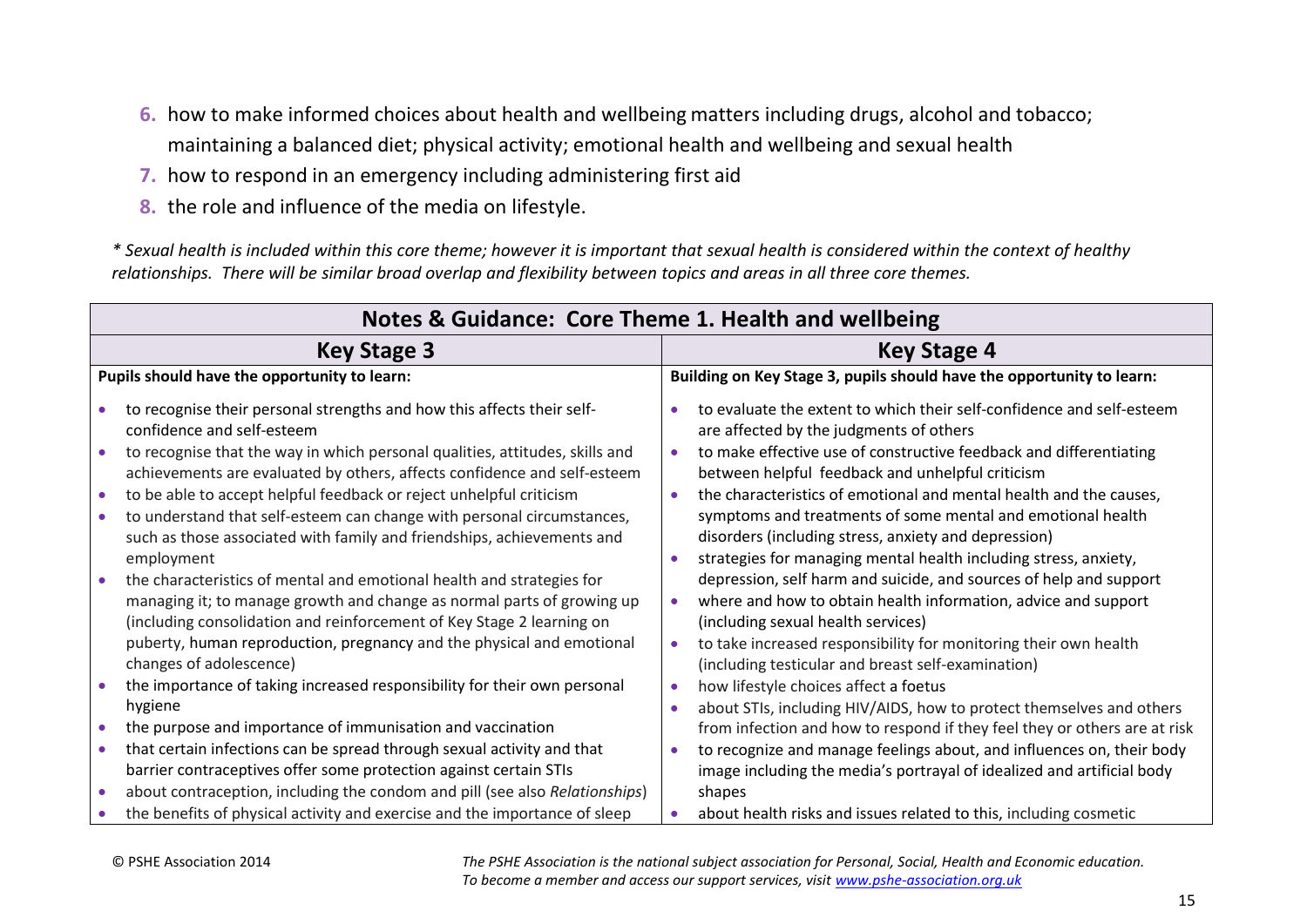|           | to recognise and manage what influences their choices about exercise           |           | procedures                                                                 |
|-----------|--------------------------------------------------------------------------------|-----------|----------------------------------------------------------------------------|
|           | the importance of balance between work, leisure and exercise                   |           | how to recognise and follow health and safety procedures                   |
| $\bullet$ | what constitutes a balanced diet and its benefits (including the risks         |           | how to find sources of emergency help and how to give basic and            |
|           | associated with both obesity and dieting)                                      |           | emergency first aid in appropriate contexts                                |
| $\bullet$ | what might influence their decisions about eating a balanced diet              | $\bullet$ | about personal safety and protection, reducing risk and minimising harm    |
|           | how the media portrays young people, body image and health issues and          |           | in different settings (including social settings, the street, on roads and |
|           | that identity is affected by a range of factors, including the media and a     |           | during travel)                                                             |
|           | positive sense of self                                                         | $\bullet$ | the short and long-term consequences of substance use and misuse for       |
|           | about eating disorders, including recognising when they or others need         |           | the health and mental and emotional wellbeing of individuals, families     |
|           | help, sources of help and strategies for accessing it                          |           | and communities, including the health risks related to second-hand         |
|           | ways of recognising and reducing risk, minimising harm and getting help in     |           | smoke                                                                      |
|           | emergency and risky situations                                                 |           | understand the terms 'habit', 'dependence' and 'addiction' in relation to  |
| $\bullet$ | a knowledge of basic first aid and life-saving skills                          |           | substance use and to whom to talk if they have concerns                    |
|           | to understand risk within the context of personal safety, especially accident  |           | the wider risks and consequences of legal and illegal substance use        |
|           | prevention and road safety                                                     |           | including on their personal safety, career, relationships and future       |
|           | the positive and negative roles played by drugs in society (including alcohol) |           | lifestyle                                                                  |
|           | factual information about legal and illegal substances, including alcohol,     |           |                                                                            |
|           | volatile substances, tobacco and cannabis and the law relating to their        |           |                                                                            |
|           | supply, use and misuse                                                         |           |                                                                            |
|           | to recognise and manage different influences on their decisions about the      |           |                                                                            |
|           | use of substances, (including clarifying and challenging their own             |           |                                                                            |
|           | perceptions values and beliefs) including managing peer influence              |           |                                                                            |
|           | the personal and social risks and consequences for themselves and others       |           |                                                                            |
|           | of making different decisions regarding substances, including the benefits     |           |                                                                            |
|           | of not drinking alcohol (or delaying the age at which to start) and the        |           |                                                                            |
|           | benefits of not smoking including not harming others with second-hand          |           |                                                                            |
|           | smoke                                                                          |           |                                                                            |
| $\bullet$ | the safe use of prescribed and over the counter medicines                      |           |                                                                            |
|           | the risks and consequences of 'experimental' and 'occasional' substance        |           |                                                                            |
|           | use and the terms 'dependence' and 'addiction'                                 |           |                                                                            |
|           | about how to access local health services                                      |           |                                                                            |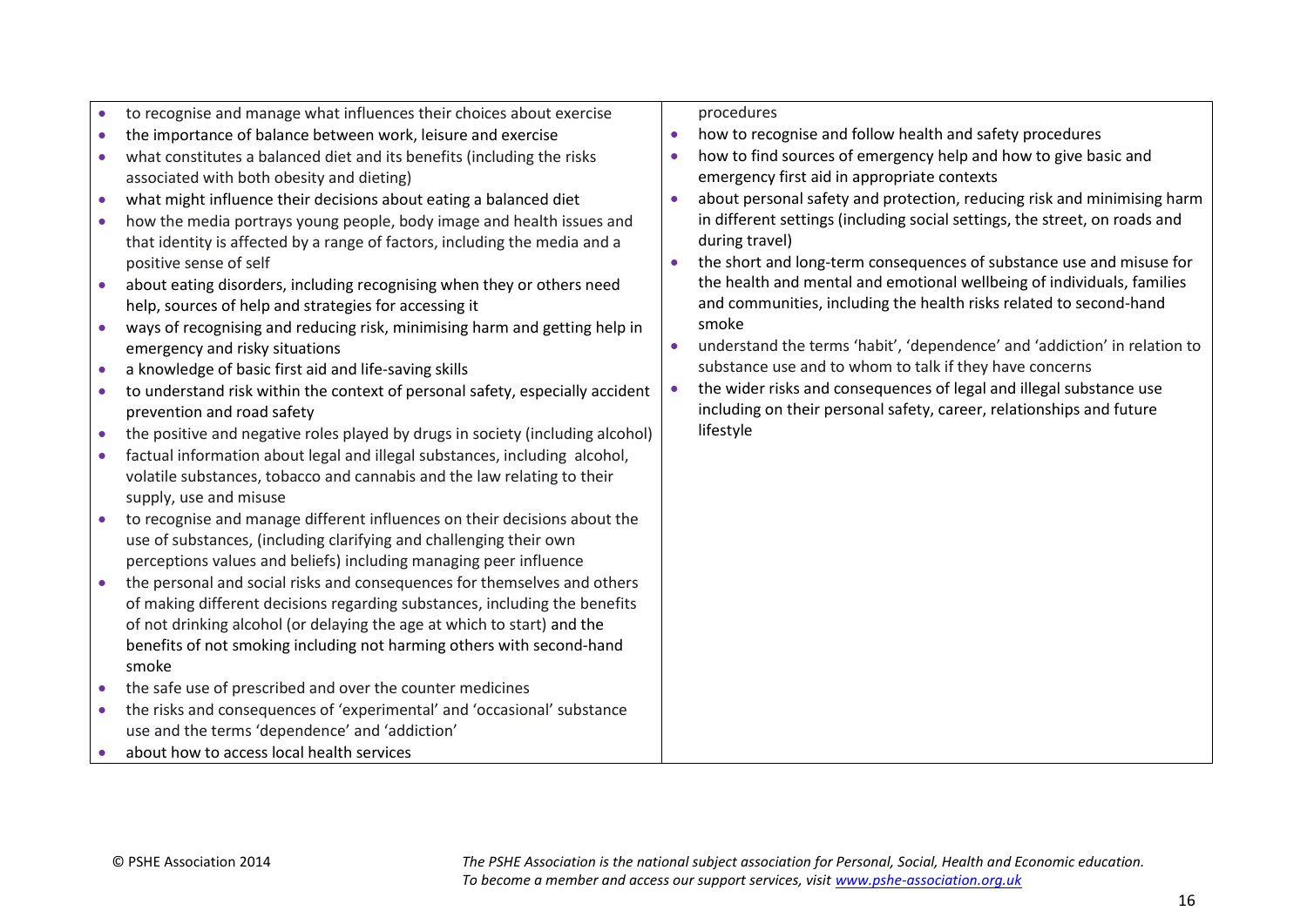# **Core Theme 2: Relationships**

# **Suggested Programme of Study for relationships**

*Pupils should be taught:* 

- **1.** how to develop and maintain a variety of healthy relationships within a range of social/cultural contexts and to develop parenting skills
- **2.** how to recognise and manage emotions within a range of relationships
- **3.** how to deal with risky or negative relationships including all forms of bullying (including the distinct challenges posed by online bullying) and abuse, sexual and other violence and online encounters
- **4.** about the concept of consent in a variety of contexts (including in sexual relationships)
- **5.** about managing loss including bereavement, separation and divorce
- **6.** to respect equality and be a productive member of a diverse community
- **7.** how to identify and access appropriate advice and support.

| <b>Notes &amp; Guidance: Core Theme 2. Relationships</b>                                                                                                                                                                                                                                                                                                                                                                                                                                                                                    |                                                                                                                                                                                                                                                                                                                                                                                                                                                                                             |  |  |  |  |
|---------------------------------------------------------------------------------------------------------------------------------------------------------------------------------------------------------------------------------------------------------------------------------------------------------------------------------------------------------------------------------------------------------------------------------------------------------------------------------------------------------------------------------------------|---------------------------------------------------------------------------------------------------------------------------------------------------------------------------------------------------------------------------------------------------------------------------------------------------------------------------------------------------------------------------------------------------------------------------------------------------------------------------------------------|--|--|--|--|
| <b>Key Stage 3</b>                                                                                                                                                                                                                                                                                                                                                                                                                                                                                                                          | <b>Key Stage 4</b>                                                                                                                                                                                                                                                                                                                                                                                                                                                                          |  |  |  |  |
| Pupils should have the opportunity to learn:                                                                                                                                                                                                                                                                                                                                                                                                                                                                                                | Building on Key Stage 3, pupils should have the opportunity to learn:                                                                                                                                                                                                                                                                                                                                                                                                                       |  |  |  |  |
| the skills and knowledge required to manage the transition to, and the<br>expectations of, secondary education<br>to recognise, clarify and if necessary challenge their own core values<br>and how their values influence their choices<br>the qualities and behaviours they should expect and exhibit in a wide<br>variety of positive relationships (including teams, class, friendships etc.)<br>to further develop and rehearse the skills of team working including<br>objective setting, outcome planning, cooperation, negotiation, | strategies to manage strong emotions and feelings<br>the characteristics and benefits of positive, strong, supportive, equal<br>relationships<br>parenting skills and qualities and their central importance to family life<br>(including the implications of young parenthood)<br>to recognise when a relationship is unhealthy or abusive (including the<br>unacceptability of both emotional and physical abuse or violence<br>including rape) and strategies to manage this or get help |  |  |  |  |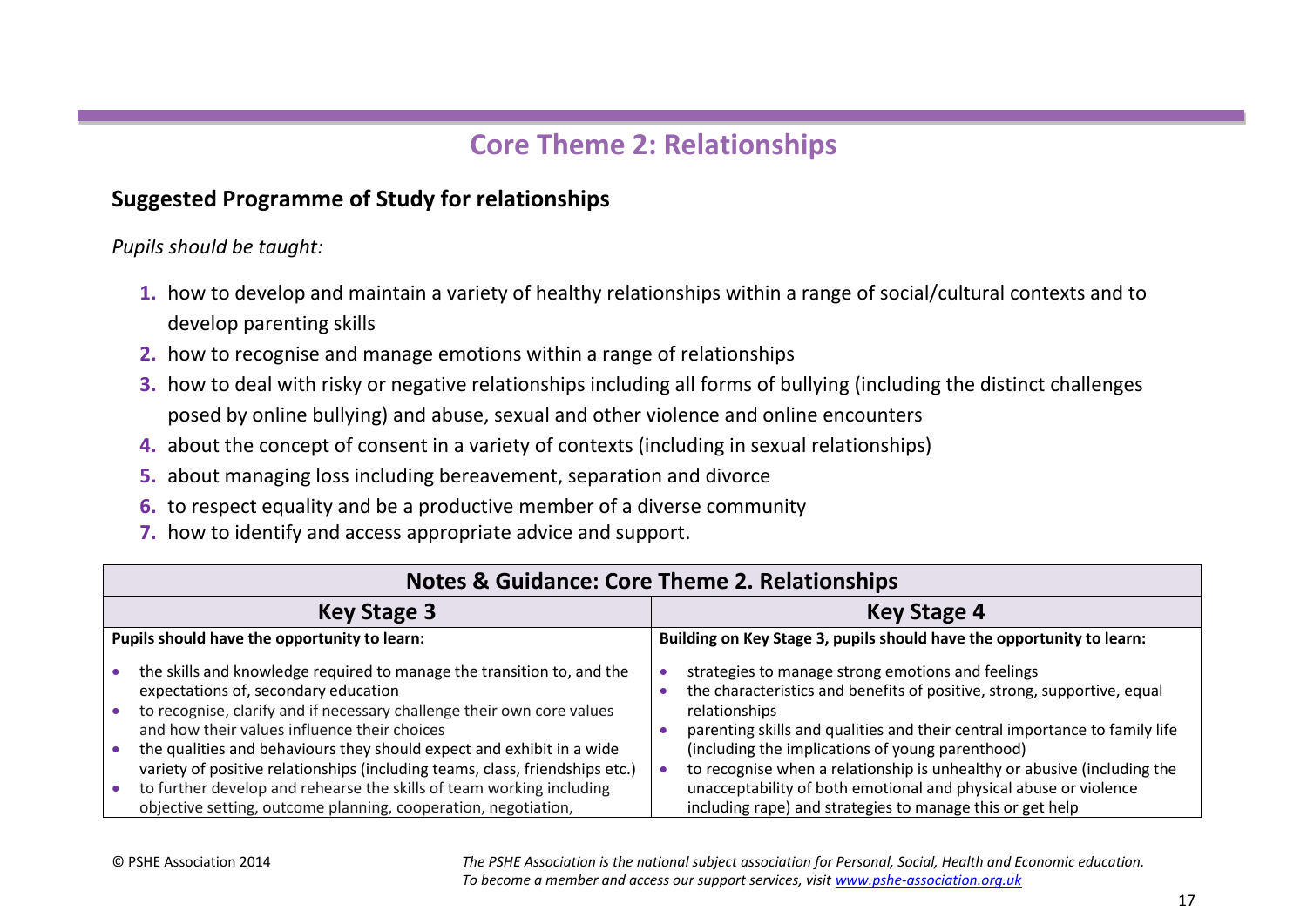|           | managing setback and compromise                                                                                                                |           | managing changes in personal relationships including the ending of                           |
|-----------|------------------------------------------------------------------------------------------------------------------------------------------------|-----------|----------------------------------------------------------------------------------------------|
| $\bullet$ | to further develop the communication skills of active listening,                                                                               |           | relationships                                                                                |
|           | negotiation, offering and receiving constructive feedback and                                                                                  |           | to develop an awareness of exploitation, bullying and harassment in                          |
|           | assertiveness                                                                                                                                  |           | relationships (including the unique challenges posed by online bullying                      |
| $\bullet$ | to explore the range of positive qualities people bring to relationships                                                                       |           | and the unacceptability of physical, emotional, sexual abuse in all types                    |
| $\bullet$ | that relationships can cause strong feelings and emotions (including                                                                           |           | of teenage relationships, including in group settings such as gangs) and                     |
|           | sexual attraction)                                                                                                                             |           | how to respond                                                                               |
| $\bullet$ | the features of positive and stable relationships (including trust, mutual                                                                     | $\bullet$ | about the concept of consent in relevant, age-appropriate contexts                           |
|           | respect, honesty) and those of unhealthy relationships                                                                                         |           | building on Key Stage 3                                                                      |
| $\bullet$ | that the media portrayal of relationships may not reflect real life                                                                            | $\bullet$ | about impact of domestic abuse (including sources of help and support)                       |
| $\bullet$ | different types of relationships, including those within families,                                                                             | $\bullet$ | the impact of separation, divorce and bereavement on families and the                        |
|           | friendships, romantic or intimate relationships and the factors that can                                                                       |           | need to adapt to changing circumstances                                                      |
|           | affect these (including age, gender, power and interests)                                                                                      | $\bullet$ | about statutory and voluntary organisations that support relationships                       |
| $\bullet$ | the nature and importance of marriage, civil partnerships and other                                                                            |           | experiencing difficulties or in crisis, such as relationship breakdown,                      |
|           | stable, long-term relationships for family life and bringing up children                                                                       |           | separation, divorce, or bereavement                                                          |
| $\bullet$ | the roles and responsibilities of parents, carers and children in families                                                                     | $\bullet$ | how to access such organisations and other sources of information,                           |
| $\bullet$ | how to deal with a breakdown in a relationship and the effects of                                                                              |           | advice and support                                                                           |
|           | change, including loss, separation, divorce and bereavement                                                                                    | $\bullet$ | about diversity in sexual attraction and developing sexuality, including                     |
| $\bullet$ | to understand the importance of friendship and to begin to consider                                                                            |           | sources of support and reassurance and how to access them                                    |
|           | love and sexual relationships in this context                                                                                                  | $\bullet$ | To understand the role of sex in the media and its impact on sexuality                       |
| $\bullet$ | to consider different levels of intimacy and their consequences                                                                                |           | (including pornography and related sexual ethics such as consent,                            |
| $\bullet$ | to acknowledge the right not to have intimate relationships until ready                                                                        |           | negotiation, boundaries, respect, gender norms, sexual 'norms', trust,                       |
| $\bullet$ | to understand what expectations might be of having a girl/boyfriend                                                                            |           | communication, pleasure, orgasms, rights, empowerment, sexism and                            |
| $\bullet$ | about the difference between sex, gender identity and sexual                                                                                   |           | feminism)                                                                                    |
|           | orientation                                                                                                                                    | $\bullet$ | how to seek consent and to respect others' right to give, not give or                        |
| $\bullet$ | to recognise that there is diversity in sexual attraction and developing                                                                       |           | withdraw consent to engage in different degrees of sexual activity                           |
|           | sexuality                                                                                                                                      | $\bullet$ | To recognise when others are using manipulation, persuasion or                               |
| $\bullet$ | the terms associated with sex, gender identity and sexual orientation                                                                          |           | coercion how to respond                                                                      |
|           | and to understand accepted terminology.                                                                                                        |           | To understand the pernicious influence of gender double standards and                        |
| $\bullet$ | That consent is freely given and that being pressurised, manipulated or                                                                        |           | victim-blaming                                                                               |
|           | coerced to agree to something is not 'consent'; that the seeker of                                                                             |           | to recognise the impact of drugs and alcohol on choices and sexual                           |
|           | consent is responsible for ensuring that consent has been given and if                                                                         |           | behaviour                                                                                    |
|           | not given or withdrawn, that decision should always be respected.<br>To learn about the law in relation to consent (including the legal age of |           | to manage unwanted attention in a variety of contexts (including<br>harassment and stalking) |
| $\bullet$ |                                                                                                                                                |           |                                                                                              |
|           | consent for sexual activity, the legal definition of consent and the                                                                           |           | to understand and respect others' faith and cultural expectations                            |
|           | responsibility in law for the seeker of consent to ensure that consent                                                                         |           | concerning relationships and sexual activity<br>to assess readiness for sex                  |
|           | has been given)                                                                                                                                | $\bullet$ |                                                                                              |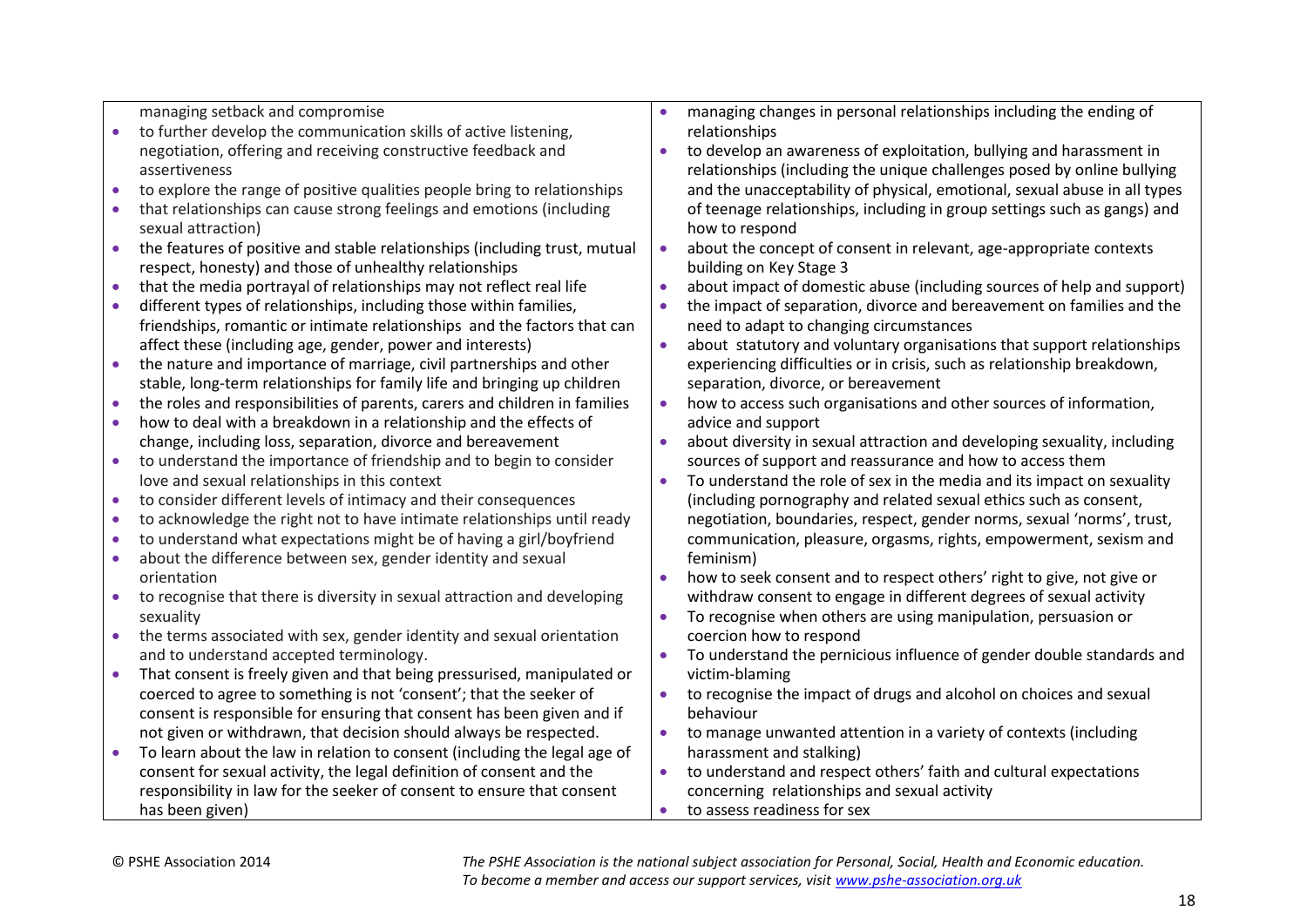|           | about readiness for sex and the benefits of delaying sex (or any level of | $\bullet$ | about accessing and the correct use of contraception, negotiating        |
|-----------|---------------------------------------------------------------------------|-----------|--------------------------------------------------------------------------|
|           | intimacy beyond that with which the individual feels comfortable)         |           | condom use, reinforcing and building on learning in Key Stage 3          |
| $\bullet$ | about contraception, including the condom and pill (see also 'Health')    | $\bullet$ | to understand the consequences of unintended pregnancy and of            |
|           | and the importance of communication and negotiation in condom use         |           | teenage parenthood (in the context of learning about parenting skills    |
| $\bullet$ | about the emotional aspects of relationships                              |           | and qualities and their importance to family life)                       |
| $\bullet$ | about the choices and risks related to unprotected sex, which could       | $\bullet$ | the reasons why parents choose to adopt or to place children for         |
|           | include exploring the options available in the event of unintended        |           | adoption                                                                 |
|           | pregnancy and sources of accurate, impartial advice                       |           | about abortion, including the current legal position and the range of    |
| $\bullet$ | to recognise the portrayal and impact of sex in the media and social      |           | beliefs, opinions and myths about it                                     |
|           | media (which might include music videos, advertising and sexual images    | $\bullet$ | the pathways available in the event of unintended pregnancy, the         |
|           | shared between young people)                                              |           |                                                                          |
| $\bullet$ | about the unacceptability of sexist, homophobic, transphobic and          |           | possible physical and emotional reactions and responses people may       |
|           | disablist language and behaviour, the need to challenge it and how to     |           | have to each option and who to talk to for accurate, impartial advice    |
|           | do so                                                                     |           | and support                                                              |
| $\bullet$ | the safe and responsible use of information communication technology      | $\bullet$ | that fertility decreases with age                                        |
|           | (including safe management of own and others' personal data including     |           | the role peers can play in supporting one another (including helping     |
|           | images)                                                                   |           | vulnerable friends to access reliable, accurate and appropriate support) |
| $\bullet$ | to understand the feelings and pressure that the need for peer            |           |                                                                          |
|           | approval, including in relation to the purchase and use of tobacco and    |           |                                                                          |
|           | alcohol (including cheap/illicit alcohol and cigarettes), drugs and other |           |                                                                          |
|           | risky behaviours, can generate                                            |           |                                                                          |
|           | to recognise peer pressure and have strategies to manage both             |           |                                                                          |
| $\bullet$ | to understand the terms 'habit', 'dependence' and 'addiction' in relation |           |                                                                          |
|           | to substance use and to whom to talk if they have concerns                |           |                                                                          |
| $\bullet$ | laws relating to the carrying of offensive weapons (including what might  |           |                                                                          |
|           | motivate someone to carry one and the range of consequences)              |           |                                                                          |
| $\bullet$ | about the difference between friendship groups and gangs (including       |           |                                                                          |
|           | the risks posed by membership of gangs on individuals, families and       |           |                                                                          |
|           | communities)                                                              |           |                                                                          |
| $\bullet$ | to recognise bullying and abuse in all its forms (including prejudice-    |           |                                                                          |
|           | based bullying both in school and online, exploitation, trafficking,      |           |                                                                          |
|           | female genital mutilation and forced marriage) and to have the skills     |           |                                                                          |
|           | and strategies to manage being targeted or witnessing others being        |           |                                                                          |
|           | targeted                                                                  |           |                                                                          |
| $\bullet$ | the support services available should they feel or believe others feel    |           |                                                                          |
|           | they are being abused and how to access them                              |           |                                                                          |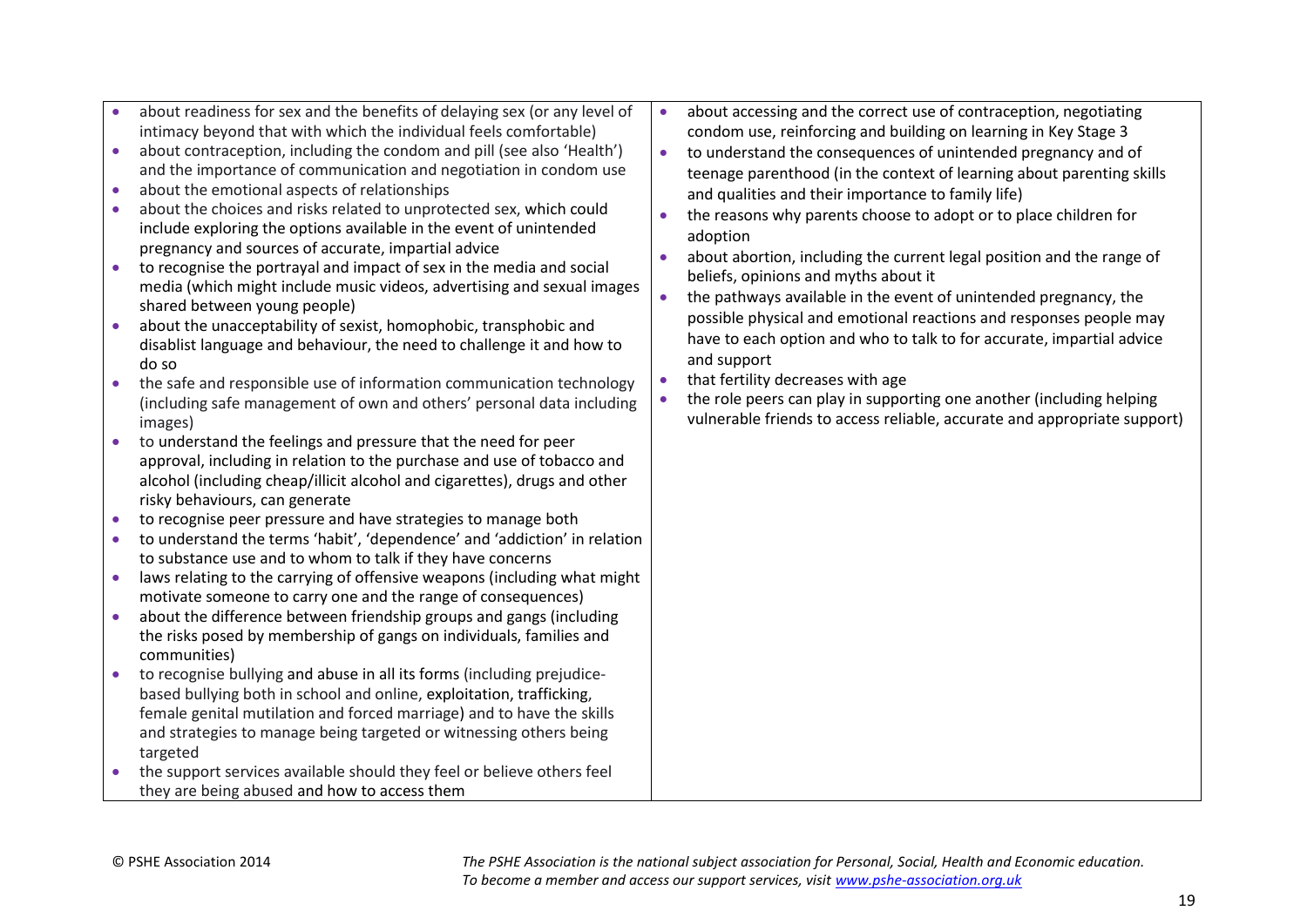# **Core Theme 3: Living in the wider world: economic wellbeing, careers<sup>3</sup> and the world of work**

Strong links with aspects of the 'Relationships' theme should be recognised during planning. Similarly links with citizenship education will require joint planning and liaison.

#### **Suggested Programme of Study for living in the wider world**

*Pupils should be taught:* 

- **1.** about rights and responsibilities as members of diverse communities, as active citizens and participants in the local and national economy
- **2.** how to make informed choices and be enterprising and ambitious
- **3.** how to develop employability, team working and leadership skills and develop flexibility and resilience
- **4.** about the economic and business environment
- **5.** how personal financial choices can affect oneself and others and about rights and responsibilities as consumers.

| Notes & Guidance: Core Theme 3: Living in the wider world                                                                                                                                                                                                                                                                                                                                                               |                                                                                                                                                                                                                                                                                                                                                |  |  |  |  |
|-------------------------------------------------------------------------------------------------------------------------------------------------------------------------------------------------------------------------------------------------------------------------------------------------------------------------------------------------------------------------------------------------------------------------|------------------------------------------------------------------------------------------------------------------------------------------------------------------------------------------------------------------------------------------------------------------------------------------------------------------------------------------------|--|--|--|--|
| <b>Key Stage 3</b>                                                                                                                                                                                                                                                                                                                                                                                                      | <b>Key Stage 4</b>                                                                                                                                                                                                                                                                                                                             |  |  |  |  |
| Pupils should have the opportunity to learn:                                                                                                                                                                                                                                                                                                                                                                            | Building on Key Stage 3, pupils should have the opportunity to learn:                                                                                                                                                                                                                                                                          |  |  |  |  |
| the knowledge and skills needed for setting realistic and challenging<br>personal targets and goals (including the transition to Key Stage 3)<br>the similarities, differences and diversity among people of different<br>race, culture, ability, disability, sex, gender identity, age and sexual<br>orientation and the impact of stereotyping, prejudice, bullying,<br>discrimination on individuals and communities | to evaluate their own personal strengths and areas for development and<br>to use this to inform goal setting<br>about the unacceptability of all forms of discrimination, and the need to<br>challenge it in the wider community including the workplace<br>to think critically about extremism and intolerance in whatever forms<br>they take |  |  |  |  |
| about discrimination, how to respond when being discriminated against                                                                                                                                                                                                                                                                                                                                                   | to recognise the shared responsibility to protect the community from                                                                                                                                                                                                                                                                           |  |  |  |  |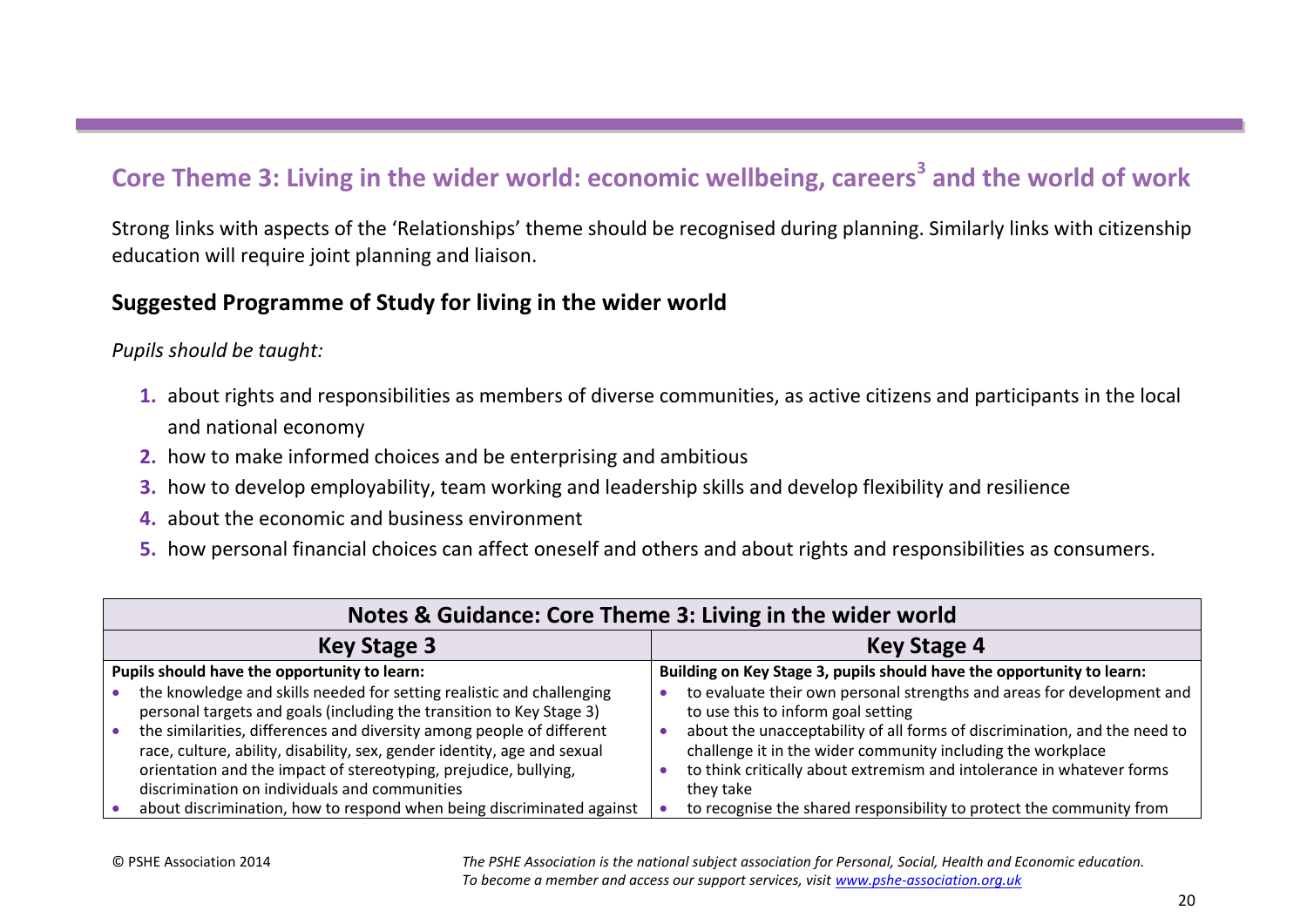|           | and their responsibilities towards others who are experiencing             |           | violent extremism and how to respond to anything that causes anxiety      |
|-----------|----------------------------------------------------------------------------|-----------|---------------------------------------------------------------------------|
|           | discrimination                                                             |           | or concern                                                                |
| $\bullet$ | to recognise that they have the same rights to opportunities in learning   | $\bullet$ | about harassment and how to manage this (including the workplace)         |
|           | and work as other people and to recognize and challenge stereotypes        | $\bullet$ | how their strengths, interests, skills and qualities are changing and how |
| $\bullet$ | about their own identity as a learner, preferred style of learning and to  |           | these relate to future employability                                      |
|           | develop study, research and personal presentation and organisation         | $\bullet$ | about the information, advice and guidance available to them and how      |
|           | skills                                                                     |           | to access it                                                              |
| $\bullet$ | to identify own strengths, interests, skills and qualities as part of the  | $\bullet$ | to further develop study and employability skills (including time         |
|           | personal review and planning process, including their value to future      |           | management, self-organisation and presentation, project planning,         |
|           | employability                                                              |           | team-working, networking and managing online presence)                    |
| $\bullet$ | different types of work, including employment, self-employment and         | $\bullet$ | about the range of opportunities available to them for career             |
|           | voluntary work; that everyone has a 'career'; their pathway through        |           | progression, including in education, training and employment              |
|           | education and work                                                         | $\bullet$ | about changing patterns of employment (local, national, European and      |
| $\bullet$ | about the laws and by-laws relating to young people's permitted hours      |           | global)                                                                   |
|           | and types of employment and how to minimise health and safety risks        |           | to take full advantage of any opportunities for work experience that are  |
| $\bullet$ | about different work roles and career pathways, including clarifying       |           | available                                                                 |
|           | their own early aspirations                                                | $\bullet$ | about rights and responsibilities at work (including their roles as       |
| $\bullet$ | about the labour market (including the diversity of local and national     |           | workers, and the roles and responsibilities of employers and unions)      |
|           | employment opportunities), about learning options, skills, occupations     | $\bullet$ | about attitudes and values in relation to work and enterprise (including  |
|           | and progression routes and about self-employment                           |           | terms such as 'customer service' and 'protecting corporate or brand       |
| $\bullet$ | about the choices available to them at the end of Key Stage 3, sources     |           | image')                                                                   |
|           | of information, advice and support, and the skills to manage this          | $\bullet$ | about confidentiality in the workplace, when it should be kept and when   |
|           | decision-making process                                                    |           | it might need to be broken                                                |
|           | the benefits of being ambitious and enterprising in all aspects of life    | $\bullet$ | to develop their career identity, including how to maximise their         |
| $\bullet$ | about the skills and qualities required to engage in enterprise, including |           | chances when applying for education or employment opportunities           |
|           | seeing opportunity, managing risk, marketing, productivity,                | $\bullet$ | to recognise and manage the influences on their financial decisions,      |
|           | understanding the concept of quality, cash flow and profit                 |           | (including managing risk, planning for expenditure, understanding debt    |
| $\bullet$ | about different types of business, how they are organized and financed     |           | and gambling in all its forms)                                            |
| $\bullet$ | to assess and manage risk in relation to financial decisions that young    | $\bullet$ | to be a critical consumer of goods and services (including financial      |
|           | people might make                                                          |           | services) and recognise the wider impact of their purchasing choices      |
| $\bullet$ | about gambling and its consequences (including on-line gambling), why      | $\bullet$ | their consumer rights and how to seek redress                             |
|           | people might choose to gamble, how the gambling industry encourages        |           |                                                                           |
|           | gambling                                                                   |           |                                                                           |
| $\bullet$ | to explore social and moral dilemmas about the use of money,               |           |                                                                           |
|           | (including how the choices pupils make as consumers affect other           |           |                                                                           |
|           | people's economies and environments)                                       |           |                                                                           |